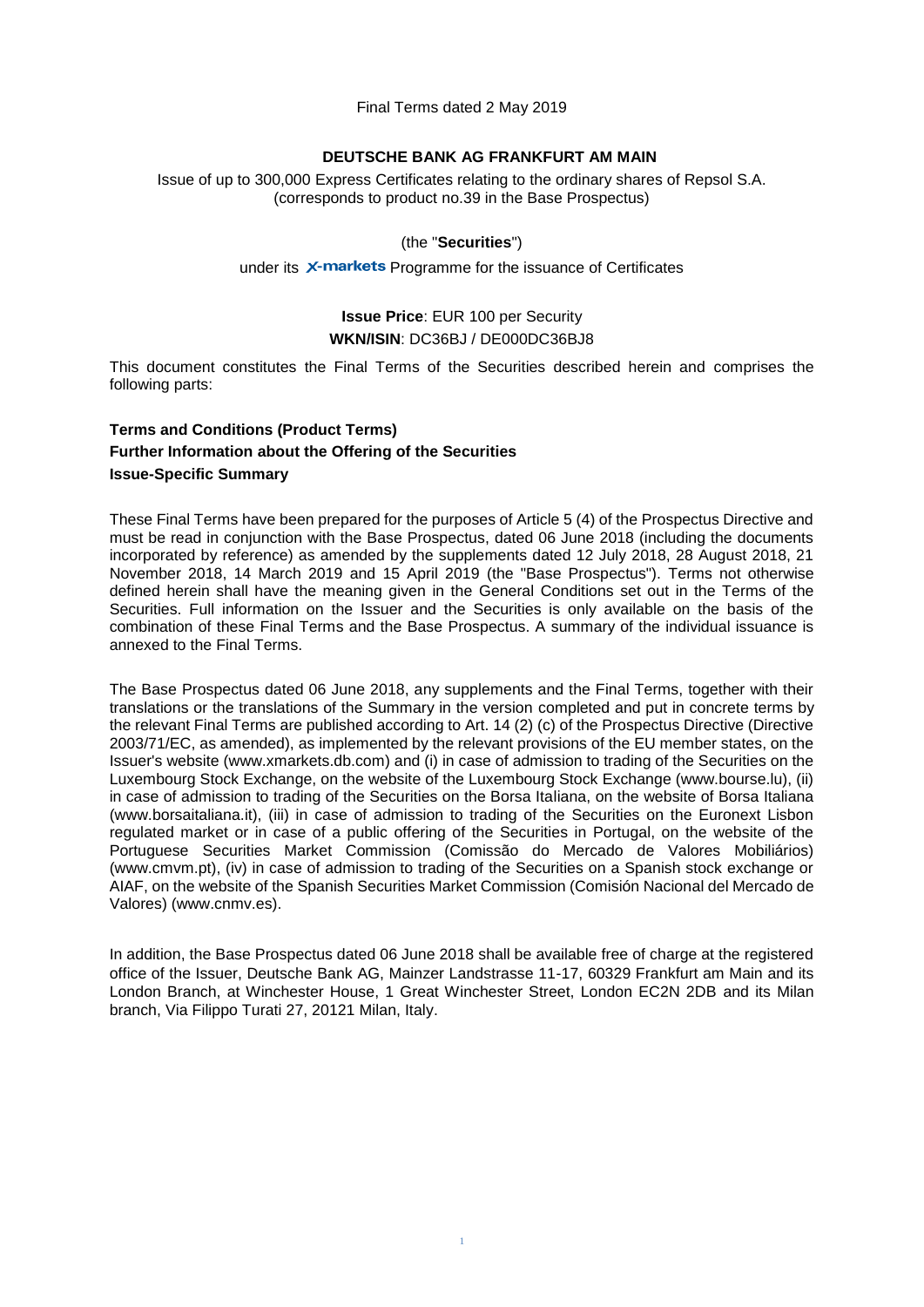# **Terms and Conditions**

The following "**Product Terms**" of the Securities shall, for the relevant series of Securities, complete and put in concrete terms the General Conditions for the purposes of such series of Securities. The Product Terms and General Conditions together constitute the "**Terms and Conditions**" of the relevant Securities.

In the event of any inconsistency between these Product Terms and the General Conditions, these Product Terms shall prevail for the purposes of the Securities.

| <b>General Information</b>         |                                                             |                                                                                                                                                                                                                                                                    |  |  |  |
|------------------------------------|-------------------------------------------------------------|--------------------------------------------------------------------------------------------------------------------------------------------------------------------------------------------------------------------------------------------------------------------|--|--|--|
| <b>Security Type</b>               | Certificate /                                               |                                                                                                                                                                                                                                                                    |  |  |  |
|                                    |                                                             | <b>Express Certificate</b>                                                                                                                                                                                                                                         |  |  |  |
| <b>ISIN</b>                        |                                                             | DE000DC36BJ8                                                                                                                                                                                                                                                       |  |  |  |
| WKN                                | DC36BJ                                                      |                                                                                                                                                                                                                                                                    |  |  |  |
| Common Code                        | 194481772                                                   |                                                                                                                                                                                                                                                                    |  |  |  |
| <b>Issuer</b>                      |                                                             | Deutsche Bank AG, Frankfurt am Main                                                                                                                                                                                                                                |  |  |  |
| Number of the<br><b>Securities</b> |                                                             | up to 300,000 Securities                                                                                                                                                                                                                                           |  |  |  |
| <b>Issue Price</b>                 |                                                             | EUR 100 per Security                                                                                                                                                                                                                                               |  |  |  |
| <b>Underlying</b>                  |                                                             |                                                                                                                                                                                                                                                                    |  |  |  |
| Underlying                         | Type: Share                                                 |                                                                                                                                                                                                                                                                    |  |  |  |
|                                    | Name: Ordinary shares of Repsol S.A.                        |                                                                                                                                                                                                                                                                    |  |  |  |
|                                    | Sponsor or issuer: Repsol S.A.                              |                                                                                                                                                                                                                                                                    |  |  |  |
|                                    | Reference Source: Bolsa de Madrid, Madrid                   |                                                                                                                                                                                                                                                                    |  |  |  |
|                                    | Related Exchange: as defined in General Conditions §5(5)(j) |                                                                                                                                                                                                                                                                    |  |  |  |
|                                    | <b>Reuters RIC: REP.MC</b><br>ISIN: ES0173516115            |                                                                                                                                                                                                                                                                    |  |  |  |
|                                    |                                                             |                                                                                                                                                                                                                                                                    |  |  |  |
| <b>Product Details</b>             |                                                             |                                                                                                                                                                                                                                                                    |  |  |  |
| Settlement                         | <b>Cash Settlement</b>                                      |                                                                                                                                                                                                                                                                    |  |  |  |
| <b>Settlement Currency</b>         | Euro ("EUR")                                                |                                                                                                                                                                                                                                                                    |  |  |  |
| Cash Amount                        | (a)                                                         | If on an Observation Date the Redemption Determination<br>Amount has been above or equal to the Redemption Threshold<br>(a Redemption Event), the Cash Amount set out next to the<br>Observation Date below, in respect of which the Redemption<br>Event occurs or |  |  |  |
|                                    | (b)                                                         | if a Redemption Event has not occurred:                                                                                                                                                                                                                            |  |  |  |
|                                    |                                                             | (i) if the Final Reference Level is below the Barrier, an amount<br>equal to:                                                                                                                                                                                      |  |  |  |
|                                    |                                                             | the quotient of:                                                                                                                                                                                                                                                   |  |  |  |
|                                    |                                                             | (A)<br>the product of $(x)$ EUR 100 and $(y)$ the Final<br>Reference Level (as numerator) and                                                                                                                                                                      |  |  |  |
|                                    |                                                             | the Initial Reference Level (as denominator),<br>(B)                                                                                                                                                                                                               |  |  |  |
|                                    |                                                             | (ii) If the provisions of (i) have not been satisfied, the Specified<br>Reference Level.                                                                                                                                                                           |  |  |  |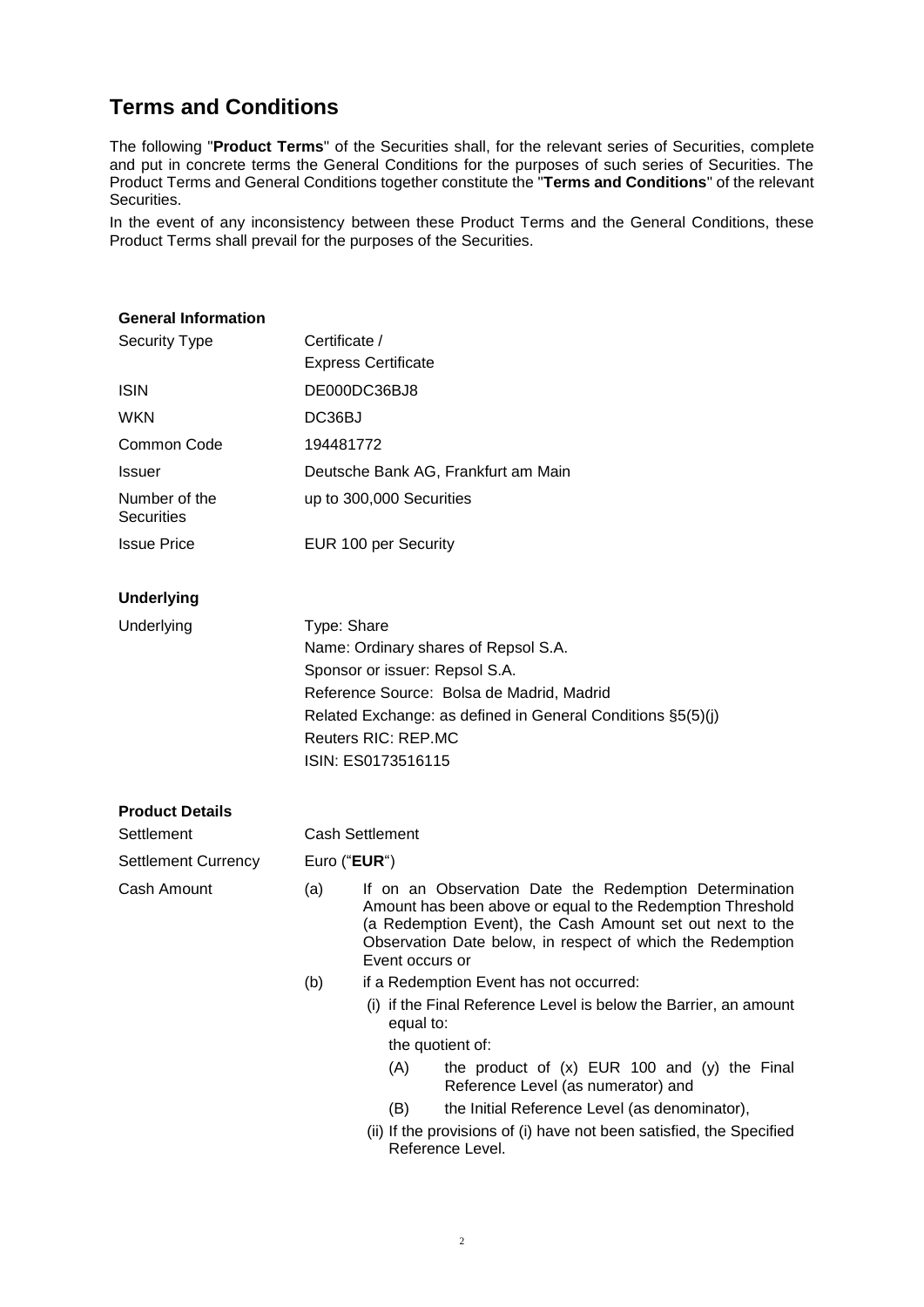|                                           | <b>Observation Date</b>                                                                                                                                                                                                                                                          | <b>Cash Amount</b> |  |
|-------------------------------------------|----------------------------------------------------------------------------------------------------------------------------------------------------------------------------------------------------------------------------------------------------------------------------------|--------------------|--|
|                                           | <b>First Observation Date</b>                                                                                                                                                                                                                                                    | EUR 117.10         |  |
|                                           | <b>Second Observation Date</b>                                                                                                                                                                                                                                                   | EUR 134.20         |  |
|                                           | <b>Third Observation Date</b>                                                                                                                                                                                                                                                    | EUR 151.30         |  |
|                                           | <b>Fourth Observation Date</b>                                                                                                                                                                                                                                                   | EUR 168.40         |  |
|                                           | <b>Last Observation Date</b>                                                                                                                                                                                                                                                     | EUR 185.50         |  |
| <b>Specified Reference</b><br>Level       | <b>EUR 100</b>                                                                                                                                                                                                                                                                   |                    |  |
| Redemption<br><b>Determination Amount</b> | The official closing price of the Underlying on the Reference Source on<br>an Observation Date.                                                                                                                                                                                  |                    |  |
| <b>Redemption Threshold</b>               | 100 per cent. of the Initial Reference Level                                                                                                                                                                                                                                     |                    |  |
| <b>Observation Date</b>                   | 01 June 2020 (the "First Observation Date"), 01 June 2021 (the<br>"Second Observation Date"), 01 June 2022 (the "Third Observation<br>Date "), 31 May 2023 (the "Fourth Observation Date") and 30 May<br>2024 (the "Last Observation Date")                                      |                    |  |
| <b>Barrier</b>                            | 70 per cent. of the Initial Reference Level                                                                                                                                                                                                                                      |                    |  |
| Initial Reference Level                   | The Reference Level on the Initial Valuation Date                                                                                                                                                                                                                                |                    |  |
| <b>Final Reference Level</b>              | The Reference Level on the Valuation Date                                                                                                                                                                                                                                        |                    |  |
| <b>Reference Level</b>                    | In respect of any day an amount (which shall be deemed to be a<br>monetary value in the Settlement Currency) equal to:<br>the Relevant Reference Level Value on such day quoted by or published<br>on the Reference Source as specified in the information on the<br>Underlying. |                    |  |
| <b>Relevant Reference</b><br>Level Value  | The official closing price of the Underlying on the Reference Source                                                                                                                                                                                                             |                    |  |
| <b>Relevant Dates</b>                     |                                                                                                                                                                                                                                                                                  |                    |  |
| <b>Issue Date</b>                         | 31 May 2019                                                                                                                                                                                                                                                                      |                    |  |
| Value Date                                | 31 May 2019                                                                                                                                                                                                                                                                      |                    |  |
| <b>Termination Date</b>                   | If a Redemption Event occurs, the relevant Observation Date on which<br>such Redemption Event occurs.                                                                                                                                                                            |                    |  |
| <b>First Exchange Trading</b><br>Day      | Within 90 business days from the Issue Date                                                                                                                                                                                                                                      |                    |  |
| Final Exchange Trading<br>Day             | The Exercise Date                                                                                                                                                                                                                                                                |                    |  |
| <b>Exercise Date</b>                      | (a) If a Redemption Event occurs, the Termination Date or<br>(b) otherwise the Valuation Date                                                                                                                                                                                    |                    |  |
| <b>Valuation Date</b>                     | 30 May 2024                                                                                                                                                                                                                                                                      |                    |  |
| Initial Valuation Date                    | 30 May 2019                                                                                                                                                                                                                                                                      |                    |  |
| <b>Settlement Date</b>                    | The fifth Business Day following the earlier of: (a) the relevant<br>Observation Date on which a Redemption Event occurs and (b)<br>Valuation Date, probably 07 June 2024.                                                                                                       |                    |  |

#### **Further Information**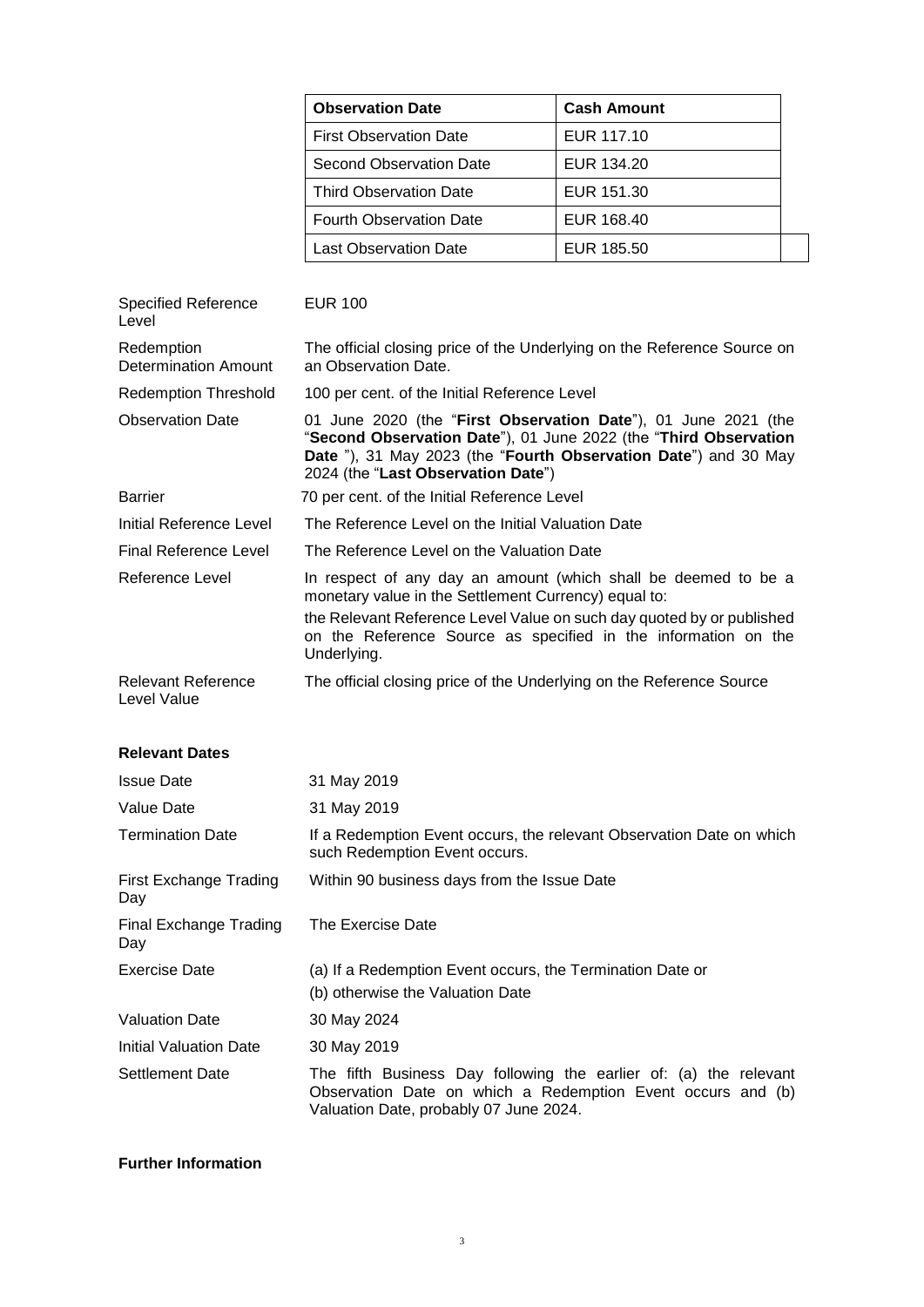| Type of Exercise              | European Style                                                                                                                                                                                                                                                                                                                                                                        |
|-------------------------------|---------------------------------------------------------------------------------------------------------------------------------------------------------------------------------------------------------------------------------------------------------------------------------------------------------------------------------------------------------------------------------------|
| Automatic Exercise            | Automatic Exercise is applicable.                                                                                                                                                                                                                                                                                                                                                     |
| <b>Business Day</b>           | A day on which the Trans-European Automated Real-time Gross<br>Settlement Express Transfer (TARGET2) system is open, on which<br>commercial banks and foreign exchange markets settle payments in the<br>Business Day Location specified in the Product Terms and on which<br>each relevant Clearing Agent settles payments. Saturday and Sunday<br>are not considered Business Days. |
| <b>Business Day Locations</b> | Frankfurt am Main                                                                                                                                                                                                                                                                                                                                                                     |
| <b>Clearing Agent</b>         | Clearstream Banking AG, Mergenthalerallee 61, 65760 Eschborn,<br>Germany                                                                                                                                                                                                                                                                                                              |
| Form of Securities            | Global Security in bearer form                                                                                                                                                                                                                                                                                                                                                        |
| Governing Law                 | English law                                                                                                                                                                                                                                                                                                                                                                           |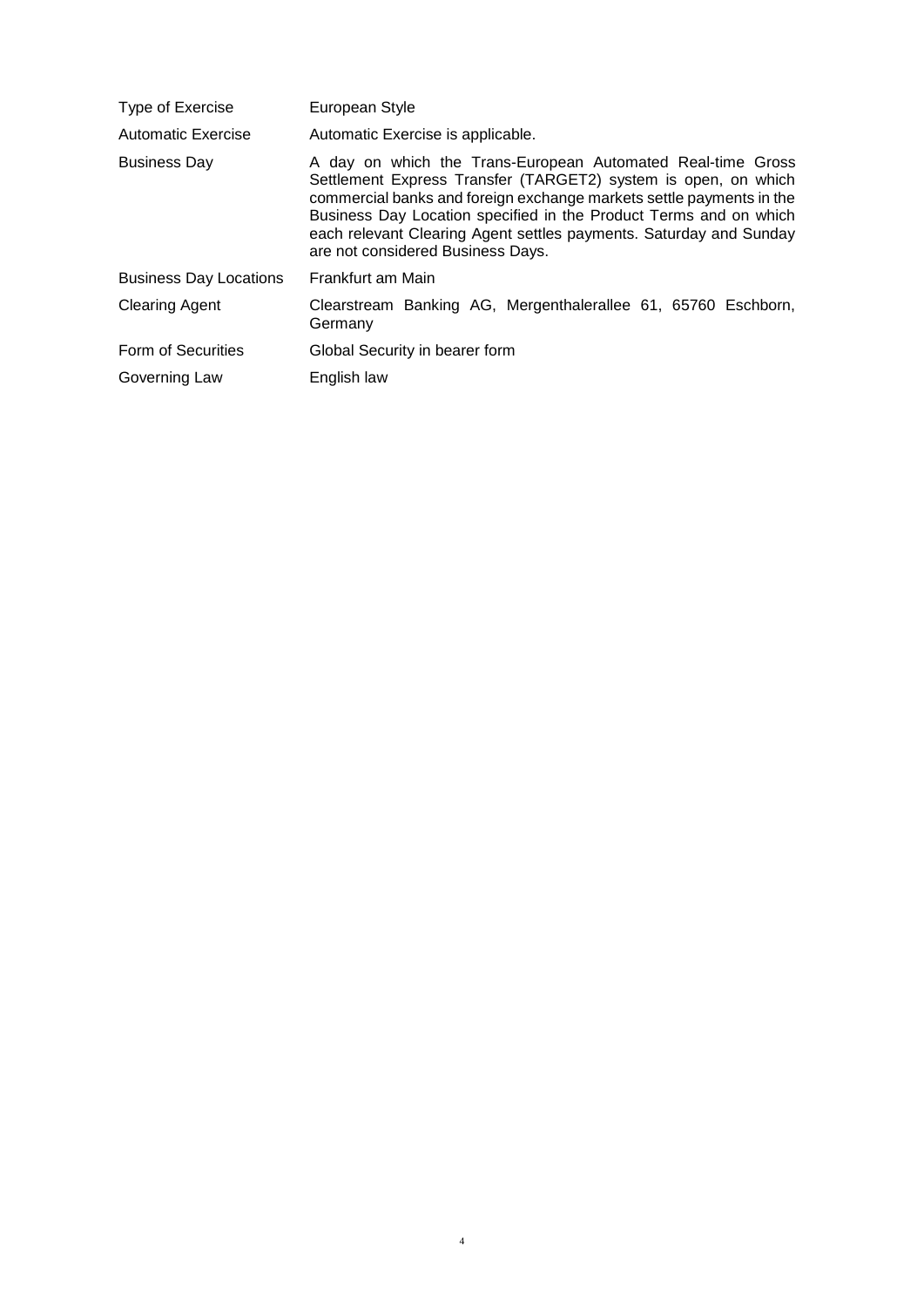# Further Information about the Offering of the Securities

#### **LISTING AND TRADING**

| Listing and Trading                                           | Application will be made to admit to trading the<br>Securities on the multilateral trading facility (MTF)<br>EuroTLX of EuroTLX SIM S.p.A., which is not a<br>regulated market for the purposes of Directive<br>2014/65/EU (as amended).                                                                                                                                                                                      |
|---------------------------------------------------------------|-------------------------------------------------------------------------------------------------------------------------------------------------------------------------------------------------------------------------------------------------------------------------------------------------------------------------------------------------------------------------------------------------------------------------------|
|                                                               | No application has been made to admit the<br>Securities to the regulated market of<br>any<br>exchange.                                                                                                                                                                                                                                                                                                                        |
| Minimum Trade Size                                            | <b>One Security</b>                                                                                                                                                                                                                                                                                                                                                                                                           |
| Estimate of total expenses related to admission to<br>trading | EUR 3,000                                                                                                                                                                                                                                                                                                                                                                                                                     |
| <b>OFFERING OF SECURITIES</b>                                 |                                                                                                                                                                                                                                                                                                                                                                                                                               |
| Investor minimum subscription amount                          | One Security                                                                                                                                                                                                                                                                                                                                                                                                                  |
| Investor maximum subscription amount                          | Not applicable                                                                                                                                                                                                                                                                                                                                                                                                                |
| <b>The Subscription Period</b>                                | Applications to subscribe for the Securities may be<br>made through the Distributor from 2 May 2019 until<br>the "Primary Market End Date" which is 29 May<br>2019 (subject to adjustment) during the hours in<br>which banks are generally open for business in<br>Italy except for the "door-to-door" offer for which<br>the Subscription Period will be from, and including,<br>2 May 2019 to, and including, 22 May 2019. |
|                                                               | The Issuer reserves the right for any reason to<br>reduce the number of Securities offered.                                                                                                                                                                                                                                                                                                                                   |
|                                                               | In the event that during the Subscription Period the<br>requests exceed the amount of the offer destined<br>to prospective investors equal to the maximum<br>aggregate nominal amount, the Issuer may<br>proceed to early terminate the Subscription Period<br>and may immediately suspend the acceptance of<br>further requests.                                                                                             |
|                                                               | Any such change or any amendment to the<br>Subscription Period will be communicated to<br>investors by means of a notice published on the<br>website of the Issuer (www.it.x-markets.db.com).                                                                                                                                                                                                                                 |
| Cancellation of the Issuance of the Securities                | The Issuer reserves the right for any reason to<br>cancel the issuance of the Securities.                                                                                                                                                                                                                                                                                                                                     |
|                                                               | Any such decision will be communicated to<br>investors by means of a notice published on the<br>website of the Issuer (www.it.x-markets.db.com).                                                                                                                                                                                                                                                                              |
|                                                               | For the avoidance of doubt, if any application has<br>been made by a potential investor and the Issuer<br>exercises such a right, each such potential investor                                                                                                                                                                                                                                                                |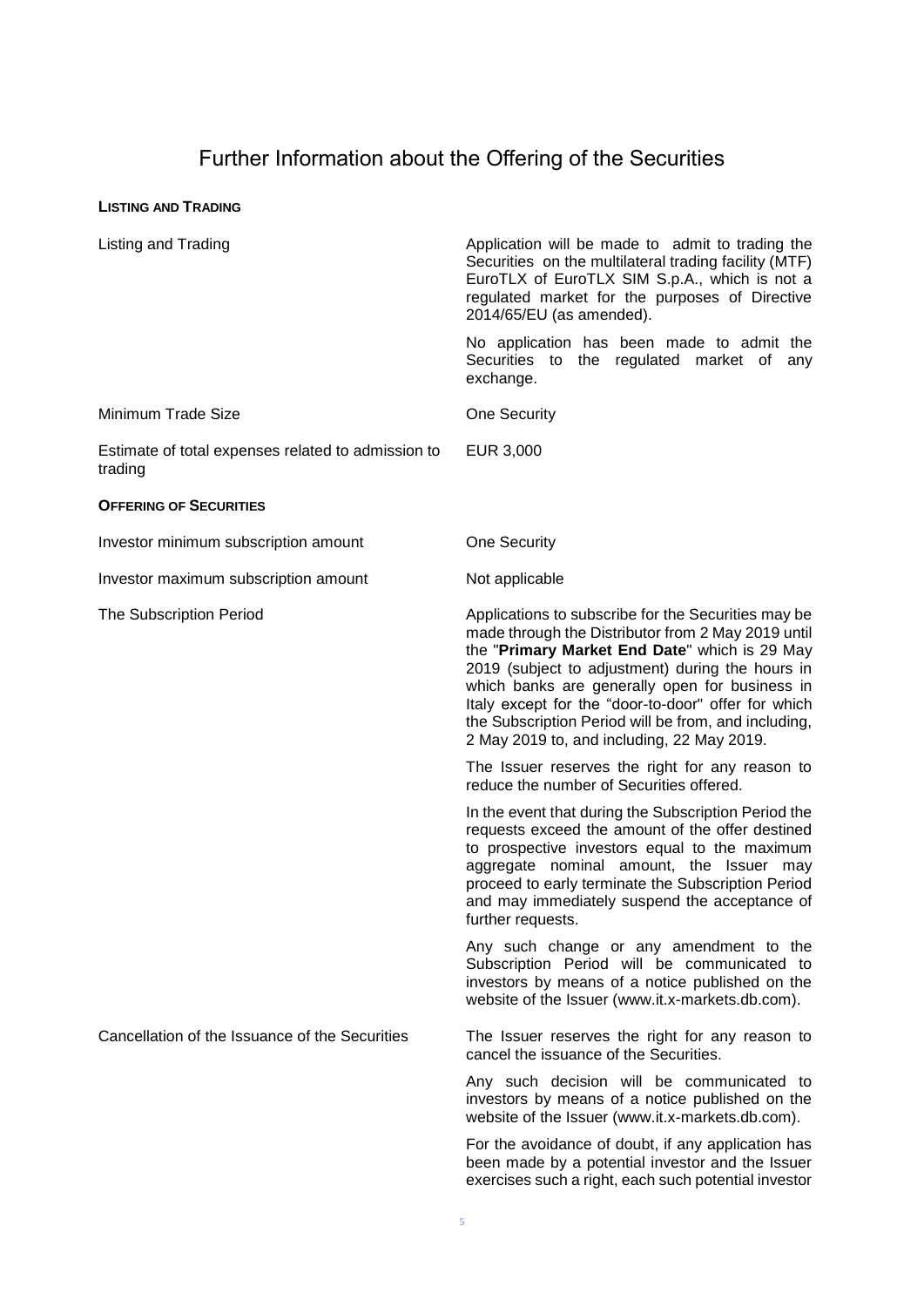|                                                                                                                                                    | shall not be entitled to subscribe or otherwise<br>purchase any Securities.                                                                                                                                                                                                                                                                                  |
|----------------------------------------------------------------------------------------------------------------------------------------------------|--------------------------------------------------------------------------------------------------------------------------------------------------------------------------------------------------------------------------------------------------------------------------------------------------------------------------------------------------------------|
| Early Closing of the Subscription Period of the<br><b>Securities</b>                                                                               | The Issuer reserves the right for any reason to<br>close the Subscription Period early.                                                                                                                                                                                                                                                                      |
|                                                                                                                                                    | Any such decision will be communicated to<br>investors by means of a notice published on the<br>website of the Issuer (www.it.x-markets.db.com).                                                                                                                                                                                                             |
| Conditions to which the offer is subject:                                                                                                          | Offers of the Securities are conditional on and<br>subject to admission to listing being obtained by the<br>Issue Date otherwise the offer will be deemed<br>withdrawn and the issuance cancelled.                                                                                                                                                           |
| Description of the application process:                                                                                                            | Applications for the Securities can be made in Italy<br>at participating branches of a Distributor.                                                                                                                                                                                                                                                          |
|                                                                                                                                                    | Applications will be in accordance with the relevant<br>Distributor's usual procedures, notified to investors<br>by the relevant Distributor.                                                                                                                                                                                                                |
|                                                                                                                                                    | Prospective investors will not be required to enter<br>into any contractual arrangements directly with the<br>Issuer relating to the subscription for the<br>Securities.                                                                                                                                                                                     |
| Description of possibility to reduce subscriptions<br>and manner for refunding excess amount paid by<br>applicants:                                | Not applicable                                                                                                                                                                                                                                                                                                                                               |
| Details of the method and time limits for paying up<br>and delivering the Securities:                                                              | Investors will be notified by the Issuer or the<br>relevant financial intermediary of their allocations<br>of Securities and the settlement arrangements in<br>respect thereof. The Securities will be issued on<br>the Issue Date and the Securities will be delivered<br>on the Value Date against payment to the Issuer of<br>the net subscription price. |
| Manner in and date on which results of the offer<br>are to be made public:                                                                         | The Issuer will in its sole discretion determine the<br>final amount of Securities to be issued (which will<br>be dependent on the outcome of the offer), up to a<br>limit of 300,000 Securities                                                                                                                                                             |
|                                                                                                                                                    | The precise number of Securities to be issued will<br>be published on the website of the Issuer (www.it.x-<br>markets.db.com) on or around the Issue Date.                                                                                                                                                                                                   |
|                                                                                                                                                    | The results of the offer will be available from the<br>Distributor following the Subscription Period and<br>prior to the Issue Date.                                                                                                                                                                                                                         |
| Procedure for exercise of any right of pre-emption,<br>negotiability of subscription rights and treatment of<br>subscription rights not exercised: | Not applicable                                                                                                                                                                                                                                                                                                                                               |
| Categories of potential investors to which the<br>Securities are offered and whether tranche(s) have                                               | Qualified investors within the meaning of the<br>Prospectus Directive and non-qualified investors.                                                                                                                                                                                                                                                           |
| been reserved for certain countries:                                                                                                               | The Offer may be made in Italy to any person which<br>complies with all other requirements for investment<br>as set out in the Base Prospectus or otherwise<br>determined by the Issuer and/or the relevant                                                                                                                                                  |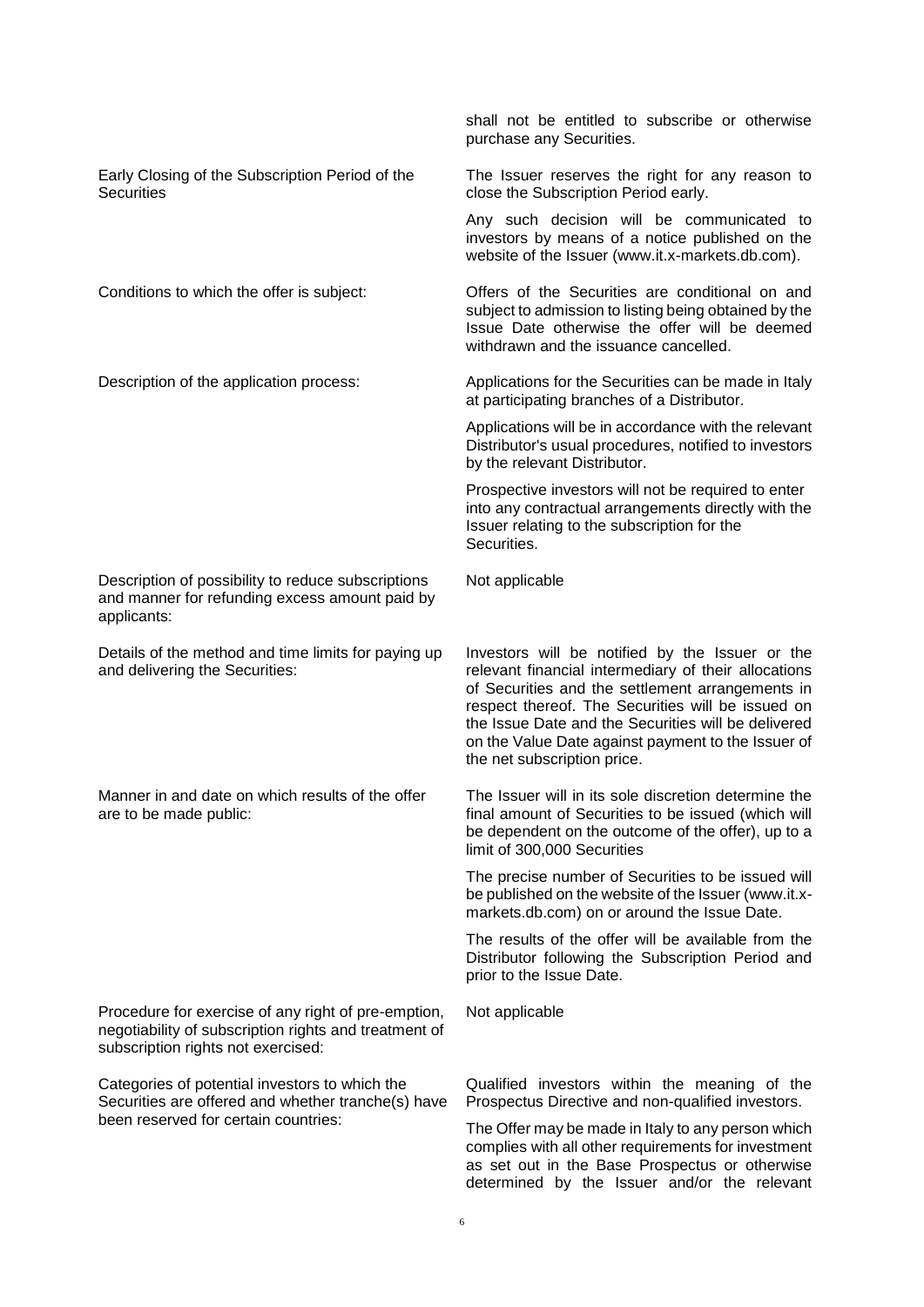|                                                                                                                                               | offers will only be made pursuant to an exemption<br>under the Prospectus Directive as implemented in<br>such jurisdictions.                                                                                                                                                                    |
|-----------------------------------------------------------------------------------------------------------------------------------------------|-------------------------------------------------------------------------------------------------------------------------------------------------------------------------------------------------------------------------------------------------------------------------------------------------|
| Process for notification to applicants of the amount<br>allotted and the indication whether dealing may<br>begin before notification is made: | Each investor will be notified by the relevant<br>Distributor of its allocation of Securities after the<br>end of the Subscription Period and before the Issue<br>Date.                                                                                                                         |
|                                                                                                                                               | No dealings in the Securities may take place prior<br>to the Issue Date                                                                                                                                                                                                                         |
| Amount of any expenses and taxes specifically<br>charged to the subscriber or purchaser:                                                      | Not applicable                                                                                                                                                                                                                                                                                  |
| Name(s) and address(es), to the extent known to<br>the Issuer, of the placers in the various countries<br>where the offer takes place.        | Deutsche Bank S.p.A. of Piazza del Calendario 3,<br>20126, Milan, Italy, (a "Distributor" and together<br>with any other entities appointed as a distributor in<br>respect of the Securities during the Subscription<br>Period, the "Distributors").                                            |
|                                                                                                                                               | The Issuer reserves the right to appoint other<br>distributors during the Subscription Period, which<br>will be communicated to investors by means of a<br>notice published on the website of the Issuer<br>(www.it.x-markets.db.com).                                                          |
|                                                                                                                                               | Deutsche Bank S.p.A. will act as lead manager of<br>the placement syndicate (Responsabile del<br>Collocamento as defined under article 93-bis of the<br>Financial Services Act) (the "Lead Manager").                                                                                           |
| Consent to use of Prospectus:                                                                                                                 | The Issuer consents to the use of the Prospectus<br>by the following financial intermediary (individual<br>consent): Deutsche Bank S.p.A. of Piazza del<br>Calendario 3, 20126, Milan, Italy.                                                                                                   |
|                                                                                                                                               | Individual consent to the later resale and final<br>placement of the Securities by the financial<br>intermediaries is given in relation to Italy                                                                                                                                                |
|                                                                                                                                               | The subsequent resale or final placement of<br>Securities by financial intermediaries can be made<br>during the period from 2 May 2019 (inclusively)<br>until 29 May 2019 (inclusively) and as long as this<br>Prospectus is valid in accordance with Article 9 of<br>the Prospectus Directive. |
| <b>FEES</b>                                                                                                                                   |                                                                                                                                                                                                                                                                                                 |

financial intermediaries. In other EEA countries,

Fees paid by the Issuer to the distributor

 $\overline{1}$ 

Trailer Fee<sup>1</sup> Not applicable

**<sup>1</sup> THE ISSUER MAY PAY PLACEMENT AND TRAILER FEES AS SALES-RELATED COMMISSIONS TO THE RELEVANT DISTRIBUTOR(S).** ALTERNATIVELY, THE ISSUER CAN GRANT THE RELEVANT DISTRIBUTOR(S) AN APPROPRIATE DISCOUNT ON THE ISSUE PRICE (WITHOUT **SUBSCRIPTION SURCHARGE). TRAILER FEES MAY BE PAID FROM ANY MANAGEMENT FEE REFERRED TO IN THE PRODUCT TERMS ON A RECURRING BASIS BASED ON THE UNDERLYING. IF DEUTSCHE BANK AG IS BOTH THE ISSUER AND THE DISTRIBUTOR WITH RESPECT TO THE SALE OF ITS OWN SECURITIES, DEUTSCHE BANK'S DISTRIBUTING UNIT WILL BE CREDITED WITH THE RELEVANT AMOUNTS**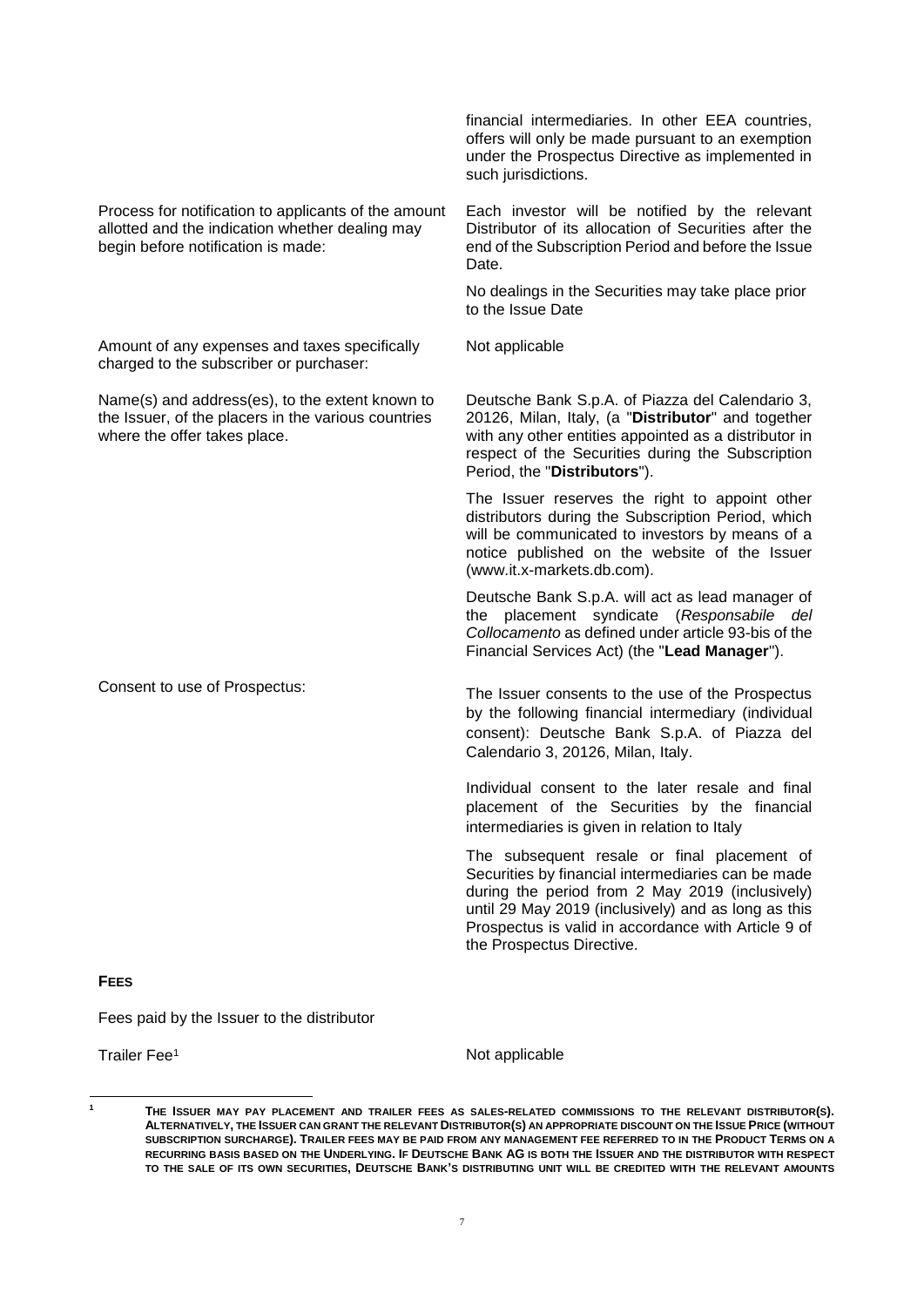| <b>Placement Fee</b>                                                          | up to 4.00 per cent. of the Issue Price                                                                                                                                                                      |
|-------------------------------------------------------------------------------|--------------------------------------------------------------------------------------------------------------------------------------------------------------------------------------------------------------|
| Fees charged by the Issuer to the Security holders<br>post issuance           | Not applicable                                                                                                                                                                                               |
| <b>SECURITY RATINGS</b>                                                       |                                                                                                                                                                                                              |
| Rating                                                                        | The Securities have not been rated.                                                                                                                                                                          |
| <b>INTERESTS OF NATURAL AND LEGAL PERSONS</b><br><b>INVOLVED IN THE ISSUE</b> |                                                                                                                                                                                                              |
| Interests of Natural and Legal Persons involved in<br>the Issue               | Save for the Distributors regarding the fees as set<br>out under "Fees" above, as far as the Issuer is<br>aware, no person involved in the issue of the<br>Securities has an interest material to the offer. |

 $\overline{a}$ 

**INTERNALLY. FURTHER INFORMATION ON PRICES AND PRICE COMPONENTS IS INCLUDED IN PART II (RISK FACTORS) IN THE BASE PROSPECTUS – SECTION E "CONFLICTS OF INTEREST" UNDER ITEMS 5 AND 6.**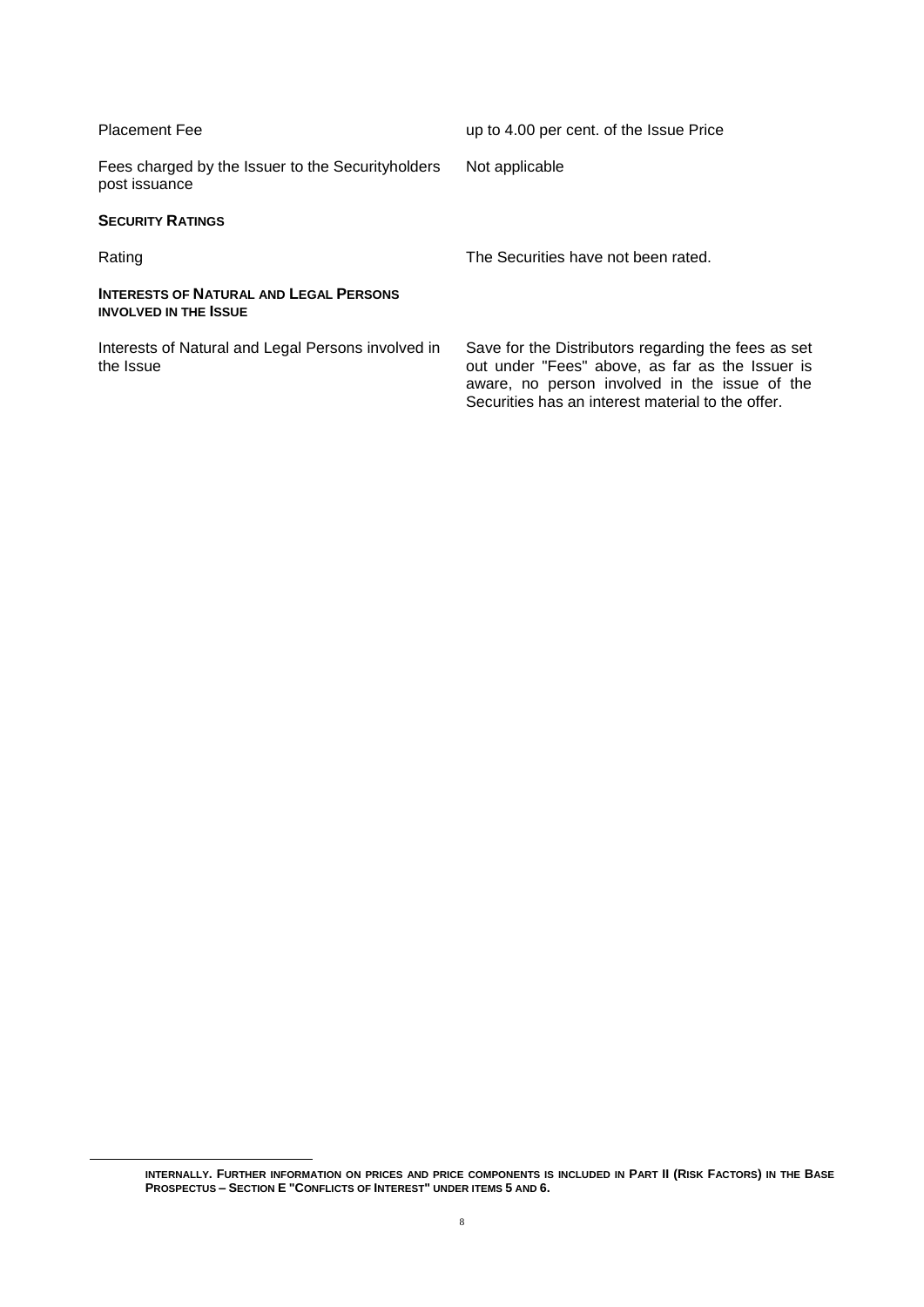#### **INFORMATION RELATING TO THE UNDERLYING**

Information on the Underlying, on the past and future performance of the Underlying and its volatility can be obtained on the Reuters page as provided for each security or item composing the Underlying.

| Name of issuer of Underlying | Website        | <b>Underlying</b>              |
|------------------------------|----------------|--------------------------------|
| Repsol S.A.                  | www.repsol.com | ordinary shares of Repsol S.A. |

#### **Further Information Published by the Issuer**

The Issuer does not intend to provide any further information on the Underlying.

#### **COUNTRY SPECIFIC INFORMATION:**

**ITALY** 

Agent in Italy The Agent in Italy is Deutsche Bank S.p.A. acting through its principal office in Milan being as at the Issue Date at the following address: Piazza del Calendario,  $3 - 20126$ , Milan, Italy.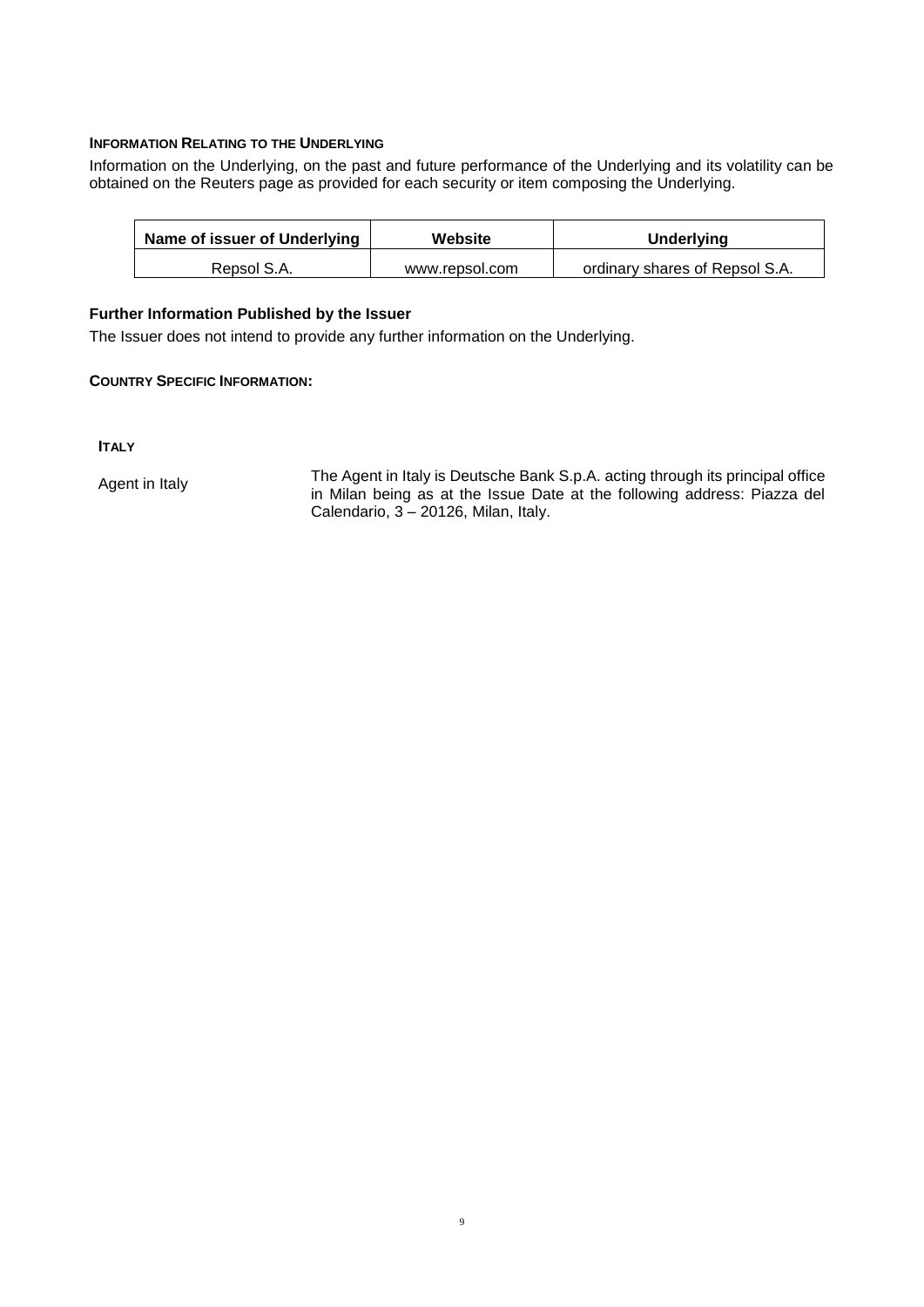## **Annex to the Final Terms**

## Issue-Specific Summary

*Summaries are made up of disclosure requirements, known as "Elements". These elements are numbered in Sections A – E (A.1 – E.7).*

*This Summary contains all the Elements required to be included in a summary for this type of securities and Issuer. Because some Elements are not required to be addressed, there may be gaps in the numbering sequence of the Elements.*

*Even though an Element may be required to be inserted in the summary because of the type of securities and Issuer, it is possible that no relevant information can be given regarding the Element. In this case a short description of the Element is included in the summary with the mention of 'not applicable'.*

| Element | Section A - Introduction and warnings |                                                                                                                                                                                                                                                                                                                                                                                                                                                                            |  |
|---------|---------------------------------------|----------------------------------------------------------------------------------------------------------------------------------------------------------------------------------------------------------------------------------------------------------------------------------------------------------------------------------------------------------------------------------------------------------------------------------------------------------------------------|--|
| A.1     | Warning                               | <b>Warning that</b>                                                                                                                                                                                                                                                                                                                                                                                                                                                        |  |
|         |                                       | the Summary should be read as an introduction to the Prospectus,<br>٠                                                                                                                                                                                                                                                                                                                                                                                                      |  |
|         |                                       | any decision to invest in the Securities should be based on consideration of the<br>٠<br>Prospectus as a whole by the investor,                                                                                                                                                                                                                                                                                                                                            |  |
|         |                                       | where a claim relating to the information contained in the Prospectus is brought before<br>$\bullet$<br>a court, the plaintiff investor might, under the national legislation of the Member States,<br>have to bear the costs of translating the Prospectus, before the legal proceedings are<br>initiated; and                                                                                                                                                            |  |
|         |                                       | in its function as the Issuer responsible for the Summary and any translation thereof as<br>$\bullet$<br>well as the dissemination of the Summary and any translation thereof, Deutsche Bank<br>Aktiengesellschaft may be held liable but only if the Summary is misleading, inaccurate<br>or inconsistent when read together with the other parts of the Prospectus or it does not<br>provide key information, when read together with the other parts of the Prospectus. |  |
| A.2     | Consent to use of<br>base prospectus  | The Issuer consents to the use of the Prospectus for a later resale or final placement of<br>the Securities by the following financial intermediaries (individual consent): Deutsche<br>Bank S.p.A. of Piazza del Calendario 3, 20126, Milan, Italy.                                                                                                                                                                                                                       |  |
|         |                                       | The subsequent resale or final placement of Securities by financial intermediaries can<br>$\bullet$<br>be made from 2 May 2019 (inclusively) until 29 May 2019 (inclusively) and as long as<br>this Prospectus is valid in accordance with Article 9 of the Prospectus Directive                                                                                                                                                                                           |  |
|         |                                       | This consent is not subject to any conditions.<br>$\bullet$                                                                                                                                                                                                                                                                                                                                                                                                                |  |
|         |                                       | In case of an offer being made by a financial intermediary, this financial<br>$\bullet$<br>intermediary will provide information to investors on the terms and conditions of<br>the offer at the time the offer is made.                                                                                                                                                                                                                                                   |  |

| <b>Elemen</b> | Section B - Issuer                                                                       |                                                                                                                                                                                                                                                                                                                                                                                                                                                                                             |  |
|---------------|------------------------------------------------------------------------------------------|---------------------------------------------------------------------------------------------------------------------------------------------------------------------------------------------------------------------------------------------------------------------------------------------------------------------------------------------------------------------------------------------------------------------------------------------------------------------------------------------|--|
| B.1           | Legal and commercial name<br>of the issuer                                               | The legal and commercial name of the Issuer is Deutsche Bank Aktiengesellschaft<br>("Deutsche Bank", "Deutsche Bank" or "Bank").                                                                                                                                                                                                                                                                                                                                                            |  |
| B.2           | Domicile,<br>legal<br>form,<br>legislation and country of<br>incorporation of the issuer | Deutsche Bank is a stock corporation (Aktiengesellschaft) under German law. The Bank<br>has its registered office in Frankfurt am Main, Germany. It maintains its head office at<br>Taunusanlage 12, 60325 Frankfurt am Main, Germany (telephone +49-69-910-00).                                                                                                                                                                                                                            |  |
| B.4b          | Trends                                                                                   | With the exception of the effects of the macroeconomic conditions and market<br>environment, litigation risks associated with the financial markets crisis as well as the<br>effects of legislation and regulations applicable to financial institutions in Germany and<br>the European Union, there are no known trends, uncertainties, demands, commitments<br>or events that are reasonably likely to have a material effect on the Issuer's prospects in<br>its current financial year. |  |
| <b>B.5</b>    | Description of the Group and<br>the issuer's position within the                         | Deutsche Bank is the parent company and the most material entity of Deutsche Bank<br>Group, a group consisting of banks, capital market companies, fund management                                                                                                                                                                                                                                                                                                                          |  |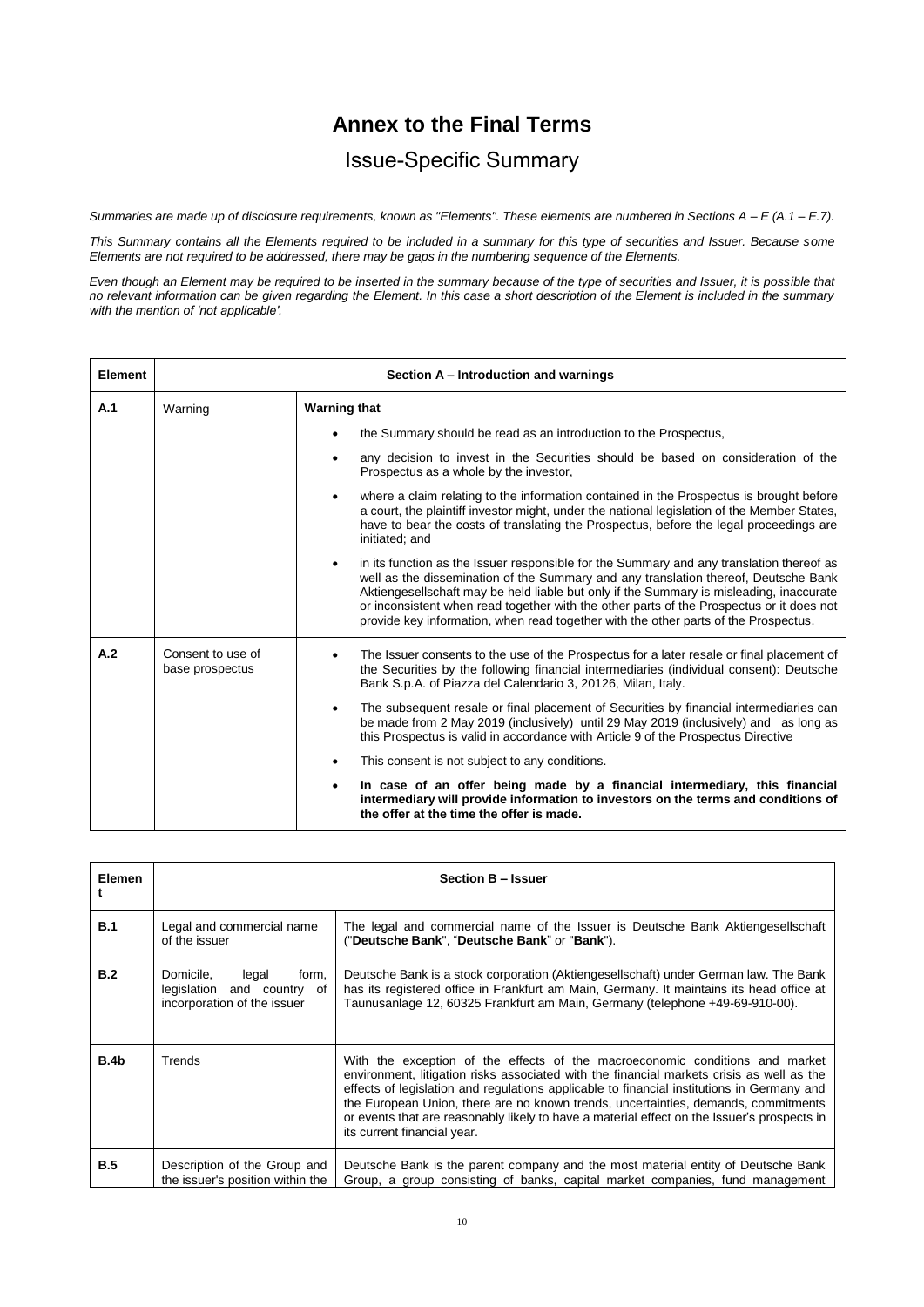|             | Group                                                                                                                                                                                                                         | companies, property finance companies, instalment financing companies, research and<br>consultancy companies and other domestic and foreign companies (the "Deutsche Bank<br>Group"). |                                                                               |                                                                                                                                                                            |
|-------------|-------------------------------------------------------------------------------------------------------------------------------------------------------------------------------------------------------------------------------|---------------------------------------------------------------------------------------------------------------------------------------------------------------------------------------|-------------------------------------------------------------------------------|----------------------------------------------------------------------------------------------------------------------------------------------------------------------------|
| <b>B.9</b>  | Profit forecast or estimate                                                                                                                                                                                                   | Not applicable. No profit forecast or estimate is made.                                                                                                                               |                                                                               |                                                                                                                                                                            |
| <b>B.10</b> | Qualifications in the audit<br>report<br>on<br>the<br>historical<br>financial information                                                                                                                                     | Not applicable. There are no qualifications in the audit report on the historical financial<br>information.                                                                           |                                                                               |                                                                                                                                                                            |
| <b>B.12</b> | Selected<br>historical<br>key<br>financial information                                                                                                                                                                        |                                                                                                                                                                                       | prepared in accordance with IFRS as of 31 December 2017 and 31 December 2018. | The following table shows an overview from the balance sheet of Deutsche Bank AG<br>which has been extracted from the respective audited consolidated financial statements |
|             |                                                                                                                                                                                                                               |                                                                                                                                                                                       | 31 December 2017                                                              | 31 December 2018                                                                                                                                                           |
|             |                                                                                                                                                                                                                               | Share capital (in EUR)                                                                                                                                                                | 5,290,939,215.36                                                              | 5,290,939,215.36                                                                                                                                                           |
|             |                                                                                                                                                                                                                               | Number of ordinary<br>shares                                                                                                                                                          | 2,066,773,131                                                                 | 2,066,773,131                                                                                                                                                              |
|             |                                                                                                                                                                                                                               | Total assets (in million<br>Euro)                                                                                                                                                     | 1,474,732                                                                     | 1,348,137                                                                                                                                                                  |
|             |                                                                                                                                                                                                                               | liabilities<br>Total<br>(in<br>million Euro)                                                                                                                                          | 1,406,633                                                                     | 1,279,400                                                                                                                                                                  |
|             |                                                                                                                                                                                                                               | Total equity (in million<br>Euro)                                                                                                                                                     | 68,099                                                                        | 68,737                                                                                                                                                                     |
|             |                                                                                                                                                                                                                               | Common<br>Equity<br>Tier 1 capital ratio <sup>1</sup>                                                                                                                                 | 14.8%                                                                         | $13.6\%^2$                                                                                                                                                                 |
|             |                                                                                                                                                                                                                               | Tier 1 capital ratio <sup>1</sup>                                                                                                                                                     | 16.8%                                                                         | $15.7\%$ <sup>3</sup>                                                                                                                                                      |
|             |                                                                                                                                                                                                                               |                                                                                                                                                                                       |                                                                               | Capital ratios are based upon transitional rules of the CRR/CRD 4 capital framework.                                                                                       |
|             |                                                                                                                                                                                                                               | 2<br>CRR/CRD 4 fully loaded was 13.6%.                                                                                                                                                |                                                                               | The Common Equity Tier 1 capital ratio as of 31 December 2018 on the basis of                                                                                              |
|             |                                                                                                                                                                                                                               | 3<br>loaded was 14.9%.                                                                                                                                                                |                                                                               | The Tier 1 capital ratio as of 31 December 2018 on the basis of CRR/CRD 4 fully                                                                                            |
|             | A statement that there has<br>been no material adverse<br>change in the prospects of the<br>issuer since the date of its last<br>published audited financial<br>statements or a description of<br>any material adverse change | 31 December 2018.                                                                                                                                                                     |                                                                               | There has been no material adverse change in the prospects of Deutsche Bank since                                                                                          |
|             | A description of significant<br>changes in the financial or<br>trading position of the Issuer<br>subsequent to the period<br>covered by the historical<br>financial information                                               |                                                                                                                                                                                       | position of the Deutsche Bank Group or Deutsche Bank since 31 December 2018.  | Not applicable. There has been no significant change in the financial position or trading                                                                                  |
| <b>B.13</b> | Recent events                                                                                                                                                                                                                 |                                                                                                                                                                                       | extent relevant to the evaluation of the Issuer's solvency.                   | Not applicable. There are no recent events particular to the Issuer which are to a material                                                                                |
| <b>B.14</b> | Dependence upon other                                                                                                                                                                                                         |                                                                                                                                                                                       |                                                                               | Not applicable. The Issuer is not dependent upon other entities of Deutsche Bank Group.                                                                                    |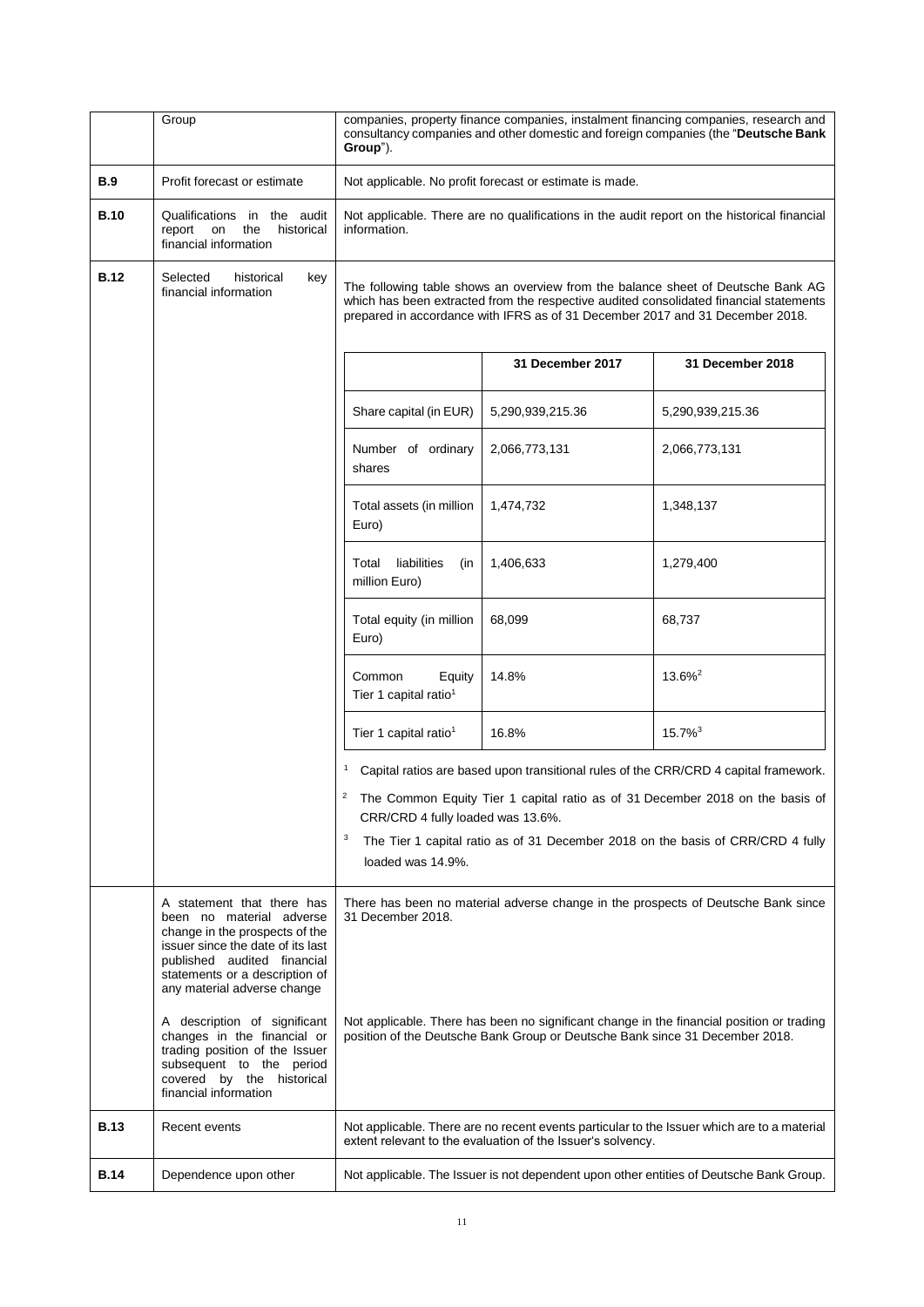|             | entities within the group     |                                                                                                                                                                                                                                                                                                                                                                                                                                                                                                                                                                                                                                                                                                                                                |  |
|-------------|-------------------------------|------------------------------------------------------------------------------------------------------------------------------------------------------------------------------------------------------------------------------------------------------------------------------------------------------------------------------------------------------------------------------------------------------------------------------------------------------------------------------------------------------------------------------------------------------------------------------------------------------------------------------------------------------------------------------------------------------------------------------------------------|--|
| <b>B.15</b> | Issuer's principal activities | The objects of Deutsche Bank, as laid down in its Articles of Association, include the<br>transaction of all kinds of banking business, the provision of financial and other services<br>and the promotion of international economic relations. The Bank may realise these<br>objectives itself or through subsidiaries and affiliated companies. To the extent permitted<br>by law, the Bank is entitled to transact all business and to take all steps which appear<br>likely to promote the objectives of the Bank, in particular: to acquire and dispose of real<br>estate, to establish branches at home and abroad, to acquire, administer and dispose of<br>participations in other enterprises, and to conclude enterprise agreements. |  |
|             |                               | Deutsche Bank Group's business activities are organized into the following three<br>corporate divisions:                                                                                                                                                                                                                                                                                                                                                                                                                                                                                                                                                                                                                                       |  |
|             |                               | Corporate & Investment Bank (CIB);                                                                                                                                                                                                                                                                                                                                                                                                                                                                                                                                                                                                                                                                                                             |  |
|             |                               | Asset Management (AM); and                                                                                                                                                                                                                                                                                                                                                                                                                                                                                                                                                                                                                                                                                                                     |  |
|             |                               | Private & Commercial Bank (PCB).                                                                                                                                                                                                                                                                                                                                                                                                                                                                                                                                                                                                                                                                                                               |  |
|             |                               | The three corporate divisions are supported by infrastructure functions. In addition,<br>Deutsche Bank has a local and regional organizational layer to facilitate a consistent<br>implementation of global strategies.                                                                                                                                                                                                                                                                                                                                                                                                                                                                                                                        |  |
|             |                               | The Bank has operations or dealings with existing or potential customers in most<br>countries in the world. These operations and dealings include:                                                                                                                                                                                                                                                                                                                                                                                                                                                                                                                                                                                             |  |
|             |                               | subsidiaries and branches in many countries;                                                                                                                                                                                                                                                                                                                                                                                                                                                                                                                                                                                                                                                                                                   |  |
|             |                               | representative offices in other countries; and                                                                                                                                                                                                                                                                                                                                                                                                                                                                                                                                                                                                                                                                                                 |  |
|             |                               | one or more representatives assigned to serve customers in a large<br>number of additional countries.                                                                                                                                                                                                                                                                                                                                                                                                                                                                                                                                                                                                                                          |  |
| <b>B.16</b> | Controlling persons           | Not applicable. Based on notifications of major shareholdings pursuant to the German<br>Securities Trading Act (Wertpapierhandelsgesetz, WpHG), there are only six<br>shareholders holding more than 3 but less than 10 per cent. of the Issuer's shares or to<br>whom more than 3 but less than 10 per cent. of voting rights are attributed. To the Issuer's<br>knowledge there is no other shareholder holding more than 3 per cent. of the shares or<br>voting rights. The Issuer is thus not directly or indirectly majority-owned or controlled.                                                                                                                                                                                         |  |

| Element |                                                                                                | <b>Section C - Securities</b>                                                                                                                                                                                                                                                                                                                                  |
|---------|------------------------------------------------------------------------------------------------|----------------------------------------------------------------------------------------------------------------------------------------------------------------------------------------------------------------------------------------------------------------------------------------------------------------------------------------------------------------|
| C.1     | Type and the class of the securities,<br>including<br>any security<br>identification<br>number | <b>Class of Securities</b><br>The Securities will be represented by a global security (the " <b>Global Security</b> ").<br>No definitive Securities will be issued.<br>The Securities will be issued in bearer form.<br><b>Type of Securities</b><br>The Securities are Certificates.<br>Security identification number(s) of Securities<br>ISIN: DE000DC36BJ8 |
|         |                                                                                                | WKN: DC36BJ<br>Common Code: 194481772                                                                                                                                                                                                                                                                                                                          |
| C.2     | Currency                                                                                       | Euro ("EUR")                                                                                                                                                                                                                                                                                                                                                   |
| C.5     | Restrictions on the free transferability of<br>the securities                                  | Each Security is transferable in accordance with applicable law and any rules<br>and procedures for the time being of any Clearing Agent through whose books<br>such Security is transferred.                                                                                                                                                                  |
| C.8     | attached to the securities,<br>Rights<br>including ranking and limitations to those<br>rights  | Governing law of the Securities<br>The Securities will be governed by, and construed in accordance with, English<br>law. The constituting of the Securities may be governed by the laws of the<br>jurisdiction of the Clearing Agent.<br><b>Rights attached to the Securities</b>                                                                              |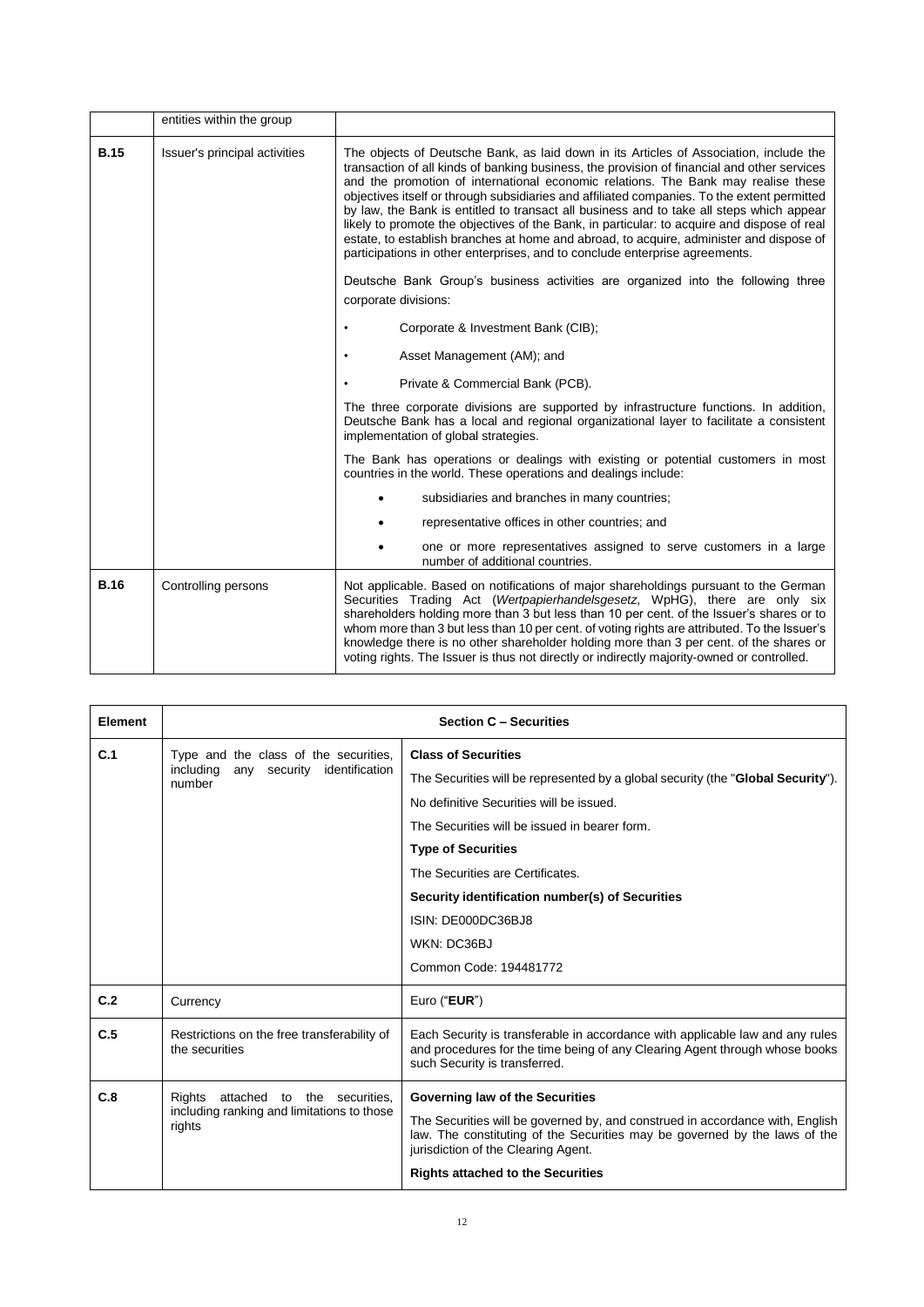|      |                                                                                                                                                                                          |                                                                                                                                                                                                                                                                             |                                                                             | The Securities provide holders of the Securities, on redemption or upon<br>exercise, with a claim for payment of a cash amount.                                                                                                                                                                                                                                                                                                                                                                                                                                                   |  |
|------|------------------------------------------------------------------------------------------------------------------------------------------------------------------------------------------|-----------------------------------------------------------------------------------------------------------------------------------------------------------------------------------------------------------------------------------------------------------------------------|-----------------------------------------------------------------------------|-----------------------------------------------------------------------------------------------------------------------------------------------------------------------------------------------------------------------------------------------------------------------------------------------------------------------------------------------------------------------------------------------------------------------------------------------------------------------------------------------------------------------------------------------------------------------------------|--|
|      |                                                                                                                                                                                          | Limitations to the rights                                                                                                                                                                                                                                                   |                                                                             |                                                                                                                                                                                                                                                                                                                                                                                                                                                                                                                                                                                   |  |
|      |                                                                                                                                                                                          | Under the conditions set out in the Terms and Conditions, the Issuer is entitled<br>to terminate and cancel the Securities and to amend the Terms and Conditions.                                                                                                           |                                                                             |                                                                                                                                                                                                                                                                                                                                                                                                                                                                                                                                                                                   |  |
|      |                                                                                                                                                                                          | <b>Status of the Securities</b>                                                                                                                                                                                                                                             |                                                                             |                                                                                                                                                                                                                                                                                                                                                                                                                                                                                                                                                                                   |  |
|      |                                                                                                                                                                                          | the Issuer.                                                                                                                                                                                                                                                                 |                                                                             | The Securities constitute direct, unsecured and unsubordinated preferred<br>liabilities of the Issuer ranking pari passu among themselves and pari passu<br>with all other unsecured and unsubordinated preferred liabilities of the Issuer<br>subject, however, to statutory priorities conferred to certain unsecured and<br>unsubordinated preferred liabilities in the event of resolution measures<br>imposed on the Issuer or in the event of the dissolution, liquidation, insolvency,<br>composition or other proceedings for the avoidance of insolvency of, or against, |  |
| C.11 | Application for admission to trading, with                                                                                                                                               | Not applicable; no application has been made to admit the Securities to the                                                                                                                                                                                                 |                                                                             |                                                                                                                                                                                                                                                                                                                                                                                                                                                                                                                                                                                   |  |
|      | a view to their distribution in a regulated<br>market or other equivalent markets with                                                                                                   |                                                                                                                                                                                                                                                                             | regulated market of any exchange.                                           |                                                                                                                                                                                                                                                                                                                                                                                                                                                                                                                                                                                   |  |
|      | indication of the markets in questions                                                                                                                                                   |                                                                                                                                                                                                                                                                             |                                                                             | Application will be made to admit the Securities to trading on the multilateral<br>trading facility (MTF) EuroTLX of EuroTLX SIM S.p.A., which is not a regulated<br>market for the purposes of Directive 2014/65/EU (as amended).                                                                                                                                                                                                                                                                                                                                                |  |
| C.15 | A description of how the value of the<br>investment is affected by the value of the<br>underlying instrument(s), unless the<br>securities have a denomination of at<br>least EUR 100,000 | A check will be performed for this Express Certificate on each Observation<br>Date, as to whether the Underlying on such date is equal to or above the<br>respective Redemption Threshold. If it is, the Certificate will be redeemed early<br>at the relevant Cash Amount. |                                                                             |                                                                                                                                                                                                                                                                                                                                                                                                                                                                                                                                                                                   |  |
|      |                                                                                                                                                                                          | Threshold as follows:                                                                                                                                                                                                                                                       |                                                                             | If there is no early redemption, investors will receive a Cash Amount on the<br>Settlement Date which is determined depending on the performance of the<br>Underlying and the amount of the Barrier in comparison to the final Redemption                                                                                                                                                                                                                                                                                                                                         |  |
|      |                                                                                                                                                                                          | lf                                                                                                                                                                                                                                                                          |                                                                             |                                                                                                                                                                                                                                                                                                                                                                                                                                                                                                                                                                                   |  |
|      |                                                                                                                                                                                          | a)<br>Settlement Date:                                                                                                                                                                                                                                                      |                                                                             | the Final Reference Level is equal to or above the Redemption<br>Threshold, investors will receive the specified Cash Amount on the                                                                                                                                                                                                                                                                                                                                                                                                                                               |  |
|      |                                                                                                                                                                                          | b)                                                                                                                                                                                                                                                                          |                                                                             | if the Final Reference Level is below the Redemption Threshold, but is<br>equal to or above the Barrier, investors will receive a Cash Amount in the<br>amount of the Specified Reference Level on the Settlement Date;                                                                                                                                                                                                                                                                                                                                                           |  |
|      |                                                                                                                                                                                          | C)                                                                                                                                                                                                                                                                          | the Initial Reference Level.                                                | if the Final Reference Level is below the Barrier, the Certificate will<br>participate 1:1 in the negative performance of the Underlying based on                                                                                                                                                                                                                                                                                                                                                                                                                                 |  |
|      |                                                                                                                                                                                          | possibility of early redemption.                                                                                                                                                                                                                                            | Investors limit their possible return to the Cash Amounts in return for the |                                                                                                                                                                                                                                                                                                                                                                                                                                                                                                                                                                                   |  |
|      |                                                                                                                                                                                          |                                                                                                                                                                                                                                                                             | Underlying (e.g. voting rights, dividends).                                 | Investors are not entitled to assert any claims in respect of/deriving from the                                                                                                                                                                                                                                                                                                                                                                                                                                                                                                   |  |
|      |                                                                                                                                                                                          | Initial Valuation Date                                                                                                                                                                                                                                                      |                                                                             | 30 May 2019                                                                                                                                                                                                                                                                                                                                                                                                                                                                                                                                                                       |  |
|      |                                                                                                                                                                                          | Initial Reference Level                                                                                                                                                                                                                                                     |                                                                             | The Reference Level on the Initial<br>Valuation Date.                                                                                                                                                                                                                                                                                                                                                                                                                                                                                                                             |  |
|      |                                                                                                                                                                                          | <b>Final Reference Level</b>                                                                                                                                                                                                                                                |                                                                             | The Reference Level on the<br><b>Valuation Date</b>                                                                                                                                                                                                                                                                                                                                                                                                                                                                                                                               |  |
|      |                                                                                                                                                                                          | Reference Level                                                                                                                                                                                                                                                             |                                                                             | In respect of any day an amount<br>(which shall be deemed to be a<br>monetary value in the Settlement<br>Currency) equal to:                                                                                                                                                                                                                                                                                                                                                                                                                                                      |  |
|      |                                                                                                                                                                                          |                                                                                                                                                                                                                                                                             |                                                                             | the official closing price of the<br>Underlying on such day quoted by or<br>published on the Reference Source.                                                                                                                                                                                                                                                                                                                                                                                                                                                                    |  |
|      |                                                                                                                                                                                          | <b>Issue Date</b>                                                                                                                                                                                                                                                           |                                                                             | 31 May 2019                                                                                                                                                                                                                                                                                                                                                                                                                                                                                                                                                                       |  |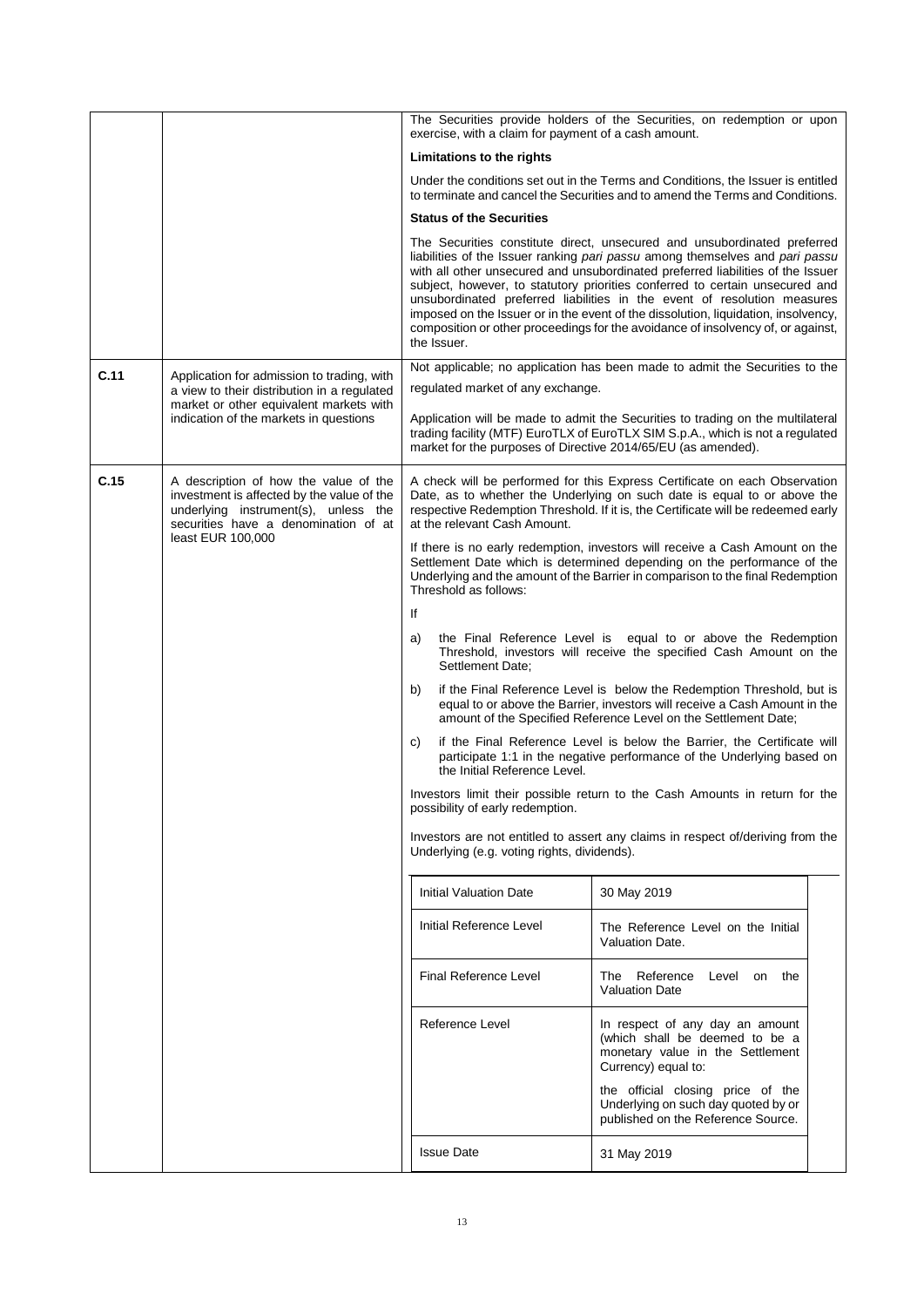|      |                                                                                                                | <b>Barrier</b><br>70 per cent. of the Initial Reference<br>Level                                                                                                                                                                                                                                       |
|------|----------------------------------------------------------------------------------------------------------------|--------------------------------------------------------------------------------------------------------------------------------------------------------------------------------------------------------------------------------------------------------------------------------------------------------|
|      |                                                                                                                | <b>Termination Date</b><br>If a Redemption Event occurs, the<br>relevant Observation Date on which<br>such Redemption Event occurs.                                                                                                                                                                    |
|      |                                                                                                                | 01<br>June<br>2020<br>(the<br>"First<br>Observation Date(s)<br>Observation Date"), 01 June 2021<br>(the "Second Observation Date"),<br>June<br>2022<br>(the<br>"Third<br>01<br>Observation Date "), 31 May 2023<br>(the "Fourth Observation Date")<br>and 30 May 2024 (the "Last<br>Observation Date") |
|      |                                                                                                                | <b>EUR 100</b><br>Specified Reference Level                                                                                                                                                                                                                                                            |
|      |                                                                                                                | <b>Redemption Threshold</b><br>100 per cent. of the Initial Reference<br>Level                                                                                                                                                                                                                         |
|      |                                                                                                                | Value Date<br>31 May 2019                                                                                                                                                                                                                                                                              |
|      |                                                                                                                | Cash Amount                                                                                                                                                                                                                                                                                            |
|      |                                                                                                                | EUR 117.10<br><b>First Observation Date</b>                                                                                                                                                                                                                                                            |
|      |                                                                                                                | Second Observation Date<br>EUR 134.20                                                                                                                                                                                                                                                                  |
|      |                                                                                                                | <b>Third Observation Date</b><br>EUR 151.30                                                                                                                                                                                                                                                            |
|      |                                                                                                                | <b>Fourth Observation Date</b><br>EUR 168.40                                                                                                                                                                                                                                                           |
|      |                                                                                                                | <b>Last Observation Date</b><br>EUR 185.50                                                                                                                                                                                                                                                             |
| C.16 | The expiration or maturity date of the<br>derivative securities - the exercise date<br>or final reference date | Settlement Date:<br>The fifth Business Day following the earlier of: (a) the<br>relevant Observation Date on which a Redemption Event<br>occurs and (b) Valuation Date, probably 7 June 2024.                                                                                                          |
|      |                                                                                                                | Exercise Date:<br>(a) If a Redemption Event occurs, the Termination Date or                                                                                                                                                                                                                            |
|      |                                                                                                                | (b) otherwise the Valuation Date<br><b>Valuation Date:</b><br>30 May 2024                                                                                                                                                                                                                              |
|      |                                                                                                                |                                                                                                                                                                                                                                                                                                        |
| C.17 | Settlement procedure of the derivative<br>securities                                                           | Any cash amounts payable by the Issuer shall be transferred to the relevant<br>Clearing Agent for distribution to the Securityholders.                                                                                                                                                                 |
|      |                                                                                                                | The Issuer will be discharged of its payment obligations by payment to, or to<br>the order of, the relevant Clearing Agent in respect of the amount so paid.                                                                                                                                           |
| C.18 | A description of how the return on<br>derivative securities takes place                                        | Payment of the Cash Amount to the respective Securityholder on the<br><b>Settlement Date</b>                                                                                                                                                                                                           |
| C.19 | The exercise price or the final reference<br>price of the underlying                                           | The Final Reference Level: The Reference Level on the Valuation Date.                                                                                                                                                                                                                                  |
| C.20 | Type of the underlying and where the                                                                           | Share<br>Type:                                                                                                                                                                                                                                                                                         |
|      | information on the underlying can be<br>found                                                                  | Name:<br>Ordinary shares of Repsol S.A.                                                                                                                                                                                                                                                                |
|      |                                                                                                                | Reuters RIC: REP.MC                                                                                                                                                                                                                                                                                    |
|      |                                                                                                                | ISIN: ES0173516115                                                                                                                                                                                                                                                                                     |
|      |                                                                                                                | Information on the historical and ongoing performance of the Underlying and<br>its volatility can be obtained on the public website http://www.repsol.com and<br>on the Reuters page as provided for each security or item composing the<br>Underlying.                                                |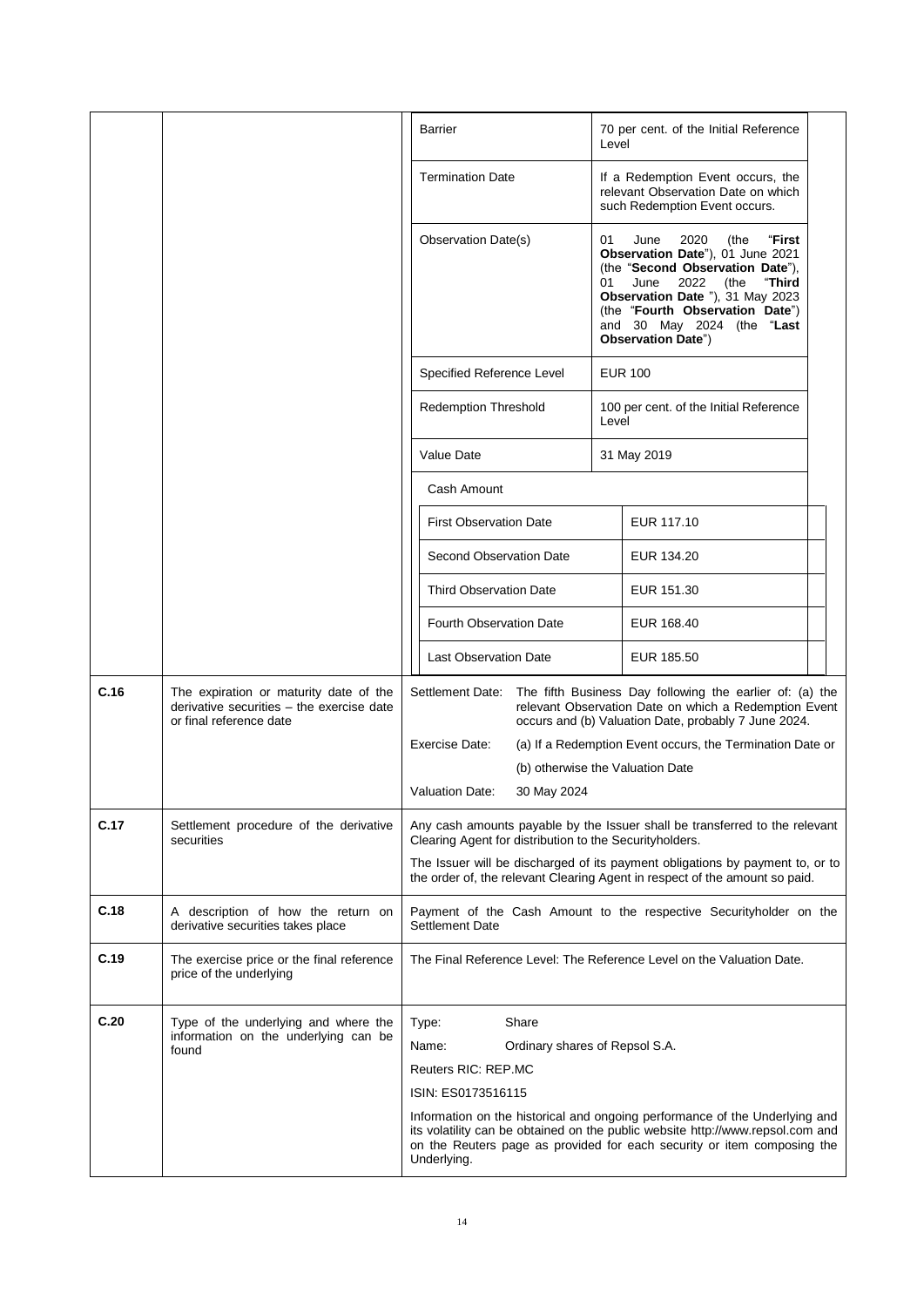| <b>Element</b> |                                                                                    | <b>Section D - Risks</b>                                                                                                                                                                                                                                                                                                                                                                                                                                                                                                                                                                                                                                                                                                                                                                             |  |  |
|----------------|------------------------------------------------------------------------------------|------------------------------------------------------------------------------------------------------------------------------------------------------------------------------------------------------------------------------------------------------------------------------------------------------------------------------------------------------------------------------------------------------------------------------------------------------------------------------------------------------------------------------------------------------------------------------------------------------------------------------------------------------------------------------------------------------------------------------------------------------------------------------------------------------|--|--|
| <b>D.2</b>     | Key information on the key risks that<br>are specific and individual to the issuer | Investors will be exposed to the risk of the Issuer becoming insolvent as result<br>of being overindebted or unable to pay debts, i.e. to the risk of a temporary or<br>permanent inability to meet interest and/or principal payments on time. The<br>Issuer's credit ratings reflect the assessment of these risks.                                                                                                                                                                                                                                                                                                                                                                                                                                                                                |  |  |
|                |                                                                                    | Factors that may have a negative impact on Deutsche Bank's profitability are<br>described in the following:                                                                                                                                                                                                                                                                                                                                                                                                                                                                                                                                                                                                                                                                                          |  |  |
|                |                                                                                    | While the global economy showed robust growth in 2018, significant<br>macroeconomic risks remain that could negatively affect the results of<br>operations and financial condition in some of Deutsche Bank's<br>businesses as well as its strategic plans, including deterioration of the<br>economic outlook for the euro area and slowing in emerging markets,<br>trade tensions between the United States and China as well between<br>the United States and Europe, inflation risks, Brexit, European<br>elections and geopolitical risks.                                                                                                                                                                                                                                                      |  |  |
|                |                                                                                    | In the European Union, continued elevated levels of political<br>uncertainty could have unpredictable consequences for the financial<br>system and the greater economy, and could contribute to European<br>de-integration in certain areas, potentially leading to declines in<br>business levels, write-downs of assets and losses across Deutsche<br>Bank's businesses. Deutsche Bank's ability to protect itself against<br>these risks is limited.                                                                                                                                                                                                                                                                                                                                              |  |  |
|                |                                                                                    | The potential withdrawal of the United Kingdom from the European<br>Union - Brexit - may have adverse effects on Deutsche Bank's<br>business, results of operations or strategic plans.                                                                                                                                                                                                                                                                                                                                                                                                                                                                                                                                                                                                              |  |  |
|                |                                                                                    | Deutsche Bank may be required to take impairments on its exposures<br>to the sovereign debt of European or other countries if the European<br>sovereign debt crisis reignites. The credit default swaps into which<br>Deutsche Bank has entered to manage sovereign credit risk may not<br>be available to offset these losses.                                                                                                                                                                                                                                                                                                                                                                                                                                                                      |  |  |
|                |                                                                                    | Deutsche Bank's results of operation and financial condition, in<br>particular those of Deutsche Bank's Corporate & Investment Bank,<br>continue to be negatively impacted by the challenging market<br>environment, uncertain macro-economic and geopolitical conditions,<br>lower levels of client activity, increased competition and regulation,<br>and the immediate impact of Deutsche Bank's strategic decisions. If<br>Deutsche Bank is unable to improve its profitability as it continues to<br>face these headwinds, Deutsche Bank may be unable to meet many<br>of its strategic aspirations, and may have difficulty maintaining capital,<br>liquidity and leverage at levels expected by market participants and<br>Deutsche Bank's regulators.                                        |  |  |
|                |                                                                                    | Deutsche Bank considers business combinations from time to time. It<br>is generally not feasible for Deutsche Bank to consider reviews of any<br>business with which Deutsche Bank might engage in a combination<br>to be complete in all respects. As a result, a combination may not<br>perform as well as expected. In addition, Deutsche Bank may fail to<br>integrate its operations successfully with any entity with which it<br>participates in a business combination. Failure to complete<br>announced business combinations or failure to achieve the expected<br>benefits of any such combination could materially and adversely affect<br>Deutsche Bank's profitability. Such failures could also affect investors'<br>perception of Deutsche Bank's business prospects and management. |  |  |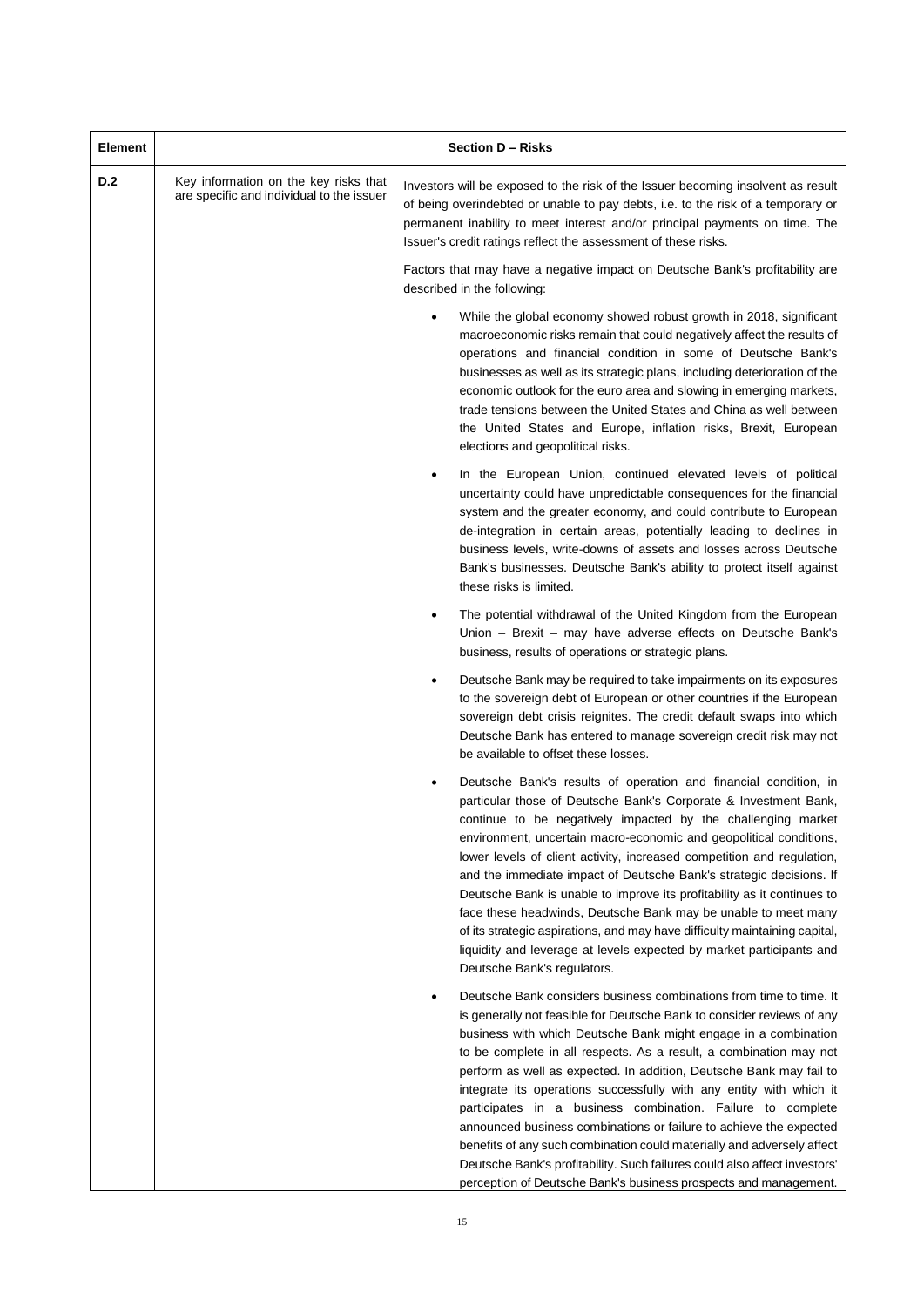|  | They could also lead to departures of key employees, or lead to<br>increased costs and reduced profitability if Deutsche Bank felt<br>compelled to offer them financial incentives to remain.                                                                                                                                                                                                                                                                                                                                                                                                                                                                                                                                                                                                                                                        |
|--|------------------------------------------------------------------------------------------------------------------------------------------------------------------------------------------------------------------------------------------------------------------------------------------------------------------------------------------------------------------------------------------------------------------------------------------------------------------------------------------------------------------------------------------------------------------------------------------------------------------------------------------------------------------------------------------------------------------------------------------------------------------------------------------------------------------------------------------------------|
|  | Market speculation about potential consolidation in the financial sector<br>in Europe and Deutsche Bank's role in that consolidation could also<br>have adverse effects on its business and revenue levels. Although<br>speculation concerning consolidation is frequent, there are numerous<br>impediments to completing transactions in Deutsche Bank's sector,<br>including those posed by the regulatory environment, differing<br>business models, valuation issues and the protracted headwinds<br>facing the industry, including the low interest rate environment, market<br>pressures and the high costs associated with rationalizing and<br>simplifying institutions' businesses. Accordingly, Deutsche Bank may<br>determine to cease consideration of business combinations, or may<br>determine not to pursue available opportunities. |
|  | If Deutsche Bank avoids entering into business combination<br>transactions or if announced or expected transactions fail to<br>materialize, market participants may perceive Deutsche Bank<br>negatively. Deutsche Bank may also be unable to expand its<br>businesses, especially into new business areas, as quickly or<br>successfully as its competitors if Deutsche Bank does so through<br>organic growth alone. These perceptions and limitations could cost<br>Deutsche Bank business and harm its reputation, which could have<br>material adverse effects on Deutsche Bank's financial condition,<br>results of operations and liquidity.                                                                                                                                                                                                  |
|  | Adverse market conditions, asset price deteriorations, volatility and<br>cautious investor sentiment have affected and may in the future<br>materially and adversely affect Deutsche Bank's revenues and profits,<br>particularly in Deutsche Bank's investment banking, brokerage and<br>other commission- and fee-based businesses. As a result, Deutsche<br>Bank has in the past incurred and may in the future incur significant<br>losses from its trading and investment activities.                                                                                                                                                                                                                                                                                                                                                           |
|  | Deutsche Bank's liquidity, business activities and profitability may be<br>adversely affected by an inability to access the debt capital markets<br>or to sell assets during periods of market-wide or firm-specific liquidity<br>constraints. Credit rating downgrades have contributed to an increase<br>in Deutsche Bank's funding costs, and any future downgrade could<br>materially adversely affect its funding costs, the willingness of<br>counterparties to continue to do business with it and significant<br>aspects of its business model.                                                                                                                                                                                                                                                                                              |
|  | In the second quarter of 2018, Deutsche Bank announced changes to<br>its strategy and updates to its financial targets. If Deutsche Bank is<br>unable to implement its strategic plans successfully, Deutsche Bank<br>may be unable to achieve its financial objectives, or it may incur losses<br>or low profitability, and its financial condition, results of operations and<br>share price may be materially and adversely affected.                                                                                                                                                                                                                                                                                                                                                                                                             |
|  | Deutsche Bank may have difficulties selling companies, businesses<br>or assets at favorable prices or at all and may experience material<br>losses from these assets and other investments irrespective of market<br>developments.                                                                                                                                                                                                                                                                                                                                                                                                                                                                                                                                                                                                                   |
|  | Intense competition, in Deutsche Bank's home market of Germany as<br>well as in international markets, has and could continue to materially<br>adversely impact its revenues and profitability.                                                                                                                                                                                                                                                                                                                                                                                                                                                                                                                                                                                                                                                      |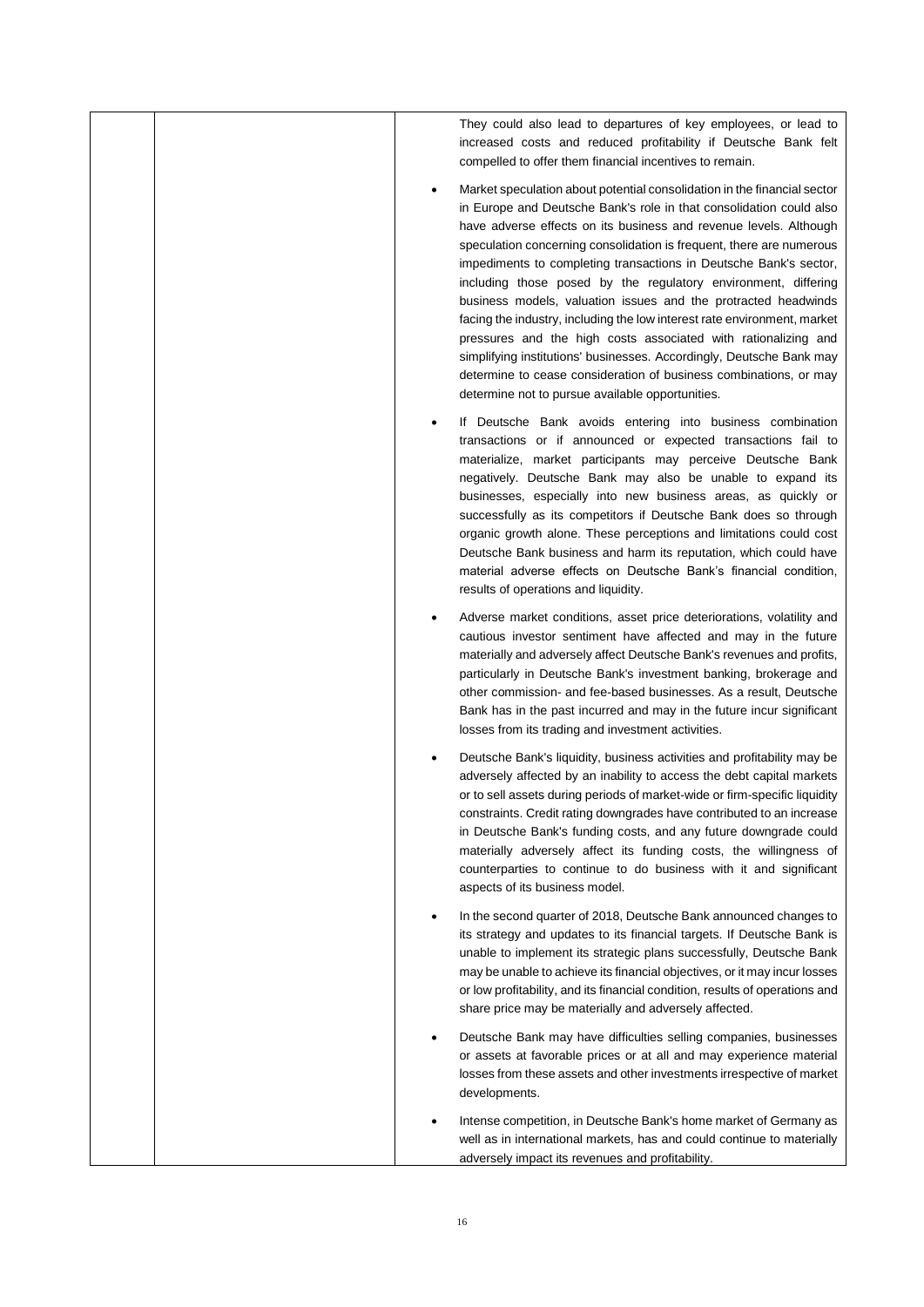|  | Regulatory reforms enacted and proposed in response to<br>weaknesses in the financial sector, together with increased regulatory<br>scrutiny more generally, have had and continue to have a significant<br>impact on Deutsche Bank and may adversely affect its business and<br>ability to execute its strategic plans. Competent regulators may<br>prohibit Deutsche Bank from making dividend payments or payments<br>on its regulatory capital instruments or take other actions if Deutsche<br>Bank fails to comply with regulatory requirements.                                                                                                                                                                                                                            |
|--|-----------------------------------------------------------------------------------------------------------------------------------------------------------------------------------------------------------------------------------------------------------------------------------------------------------------------------------------------------------------------------------------------------------------------------------------------------------------------------------------------------------------------------------------------------------------------------------------------------------------------------------------------------------------------------------------------------------------------------------------------------------------------------------|
|  | Regulatory and legislative changes require Deutsche Bank to<br>maintain increased capital and abide by tightened liquidity<br>requirements. These requirements may significantly affect Deutsche<br>Bank's business model, financial condition and results of operations<br>as well as the competitive environment generally. Any perceptions in<br>the market that Deutsche Bank may be unable to meet its capital or<br>liquidity requirements with an adequate buffer, or that Deutsche Bank<br>should maintain capital or liquidity in excess of these requirements or<br>another failure to meet these requirements could intensify the effect<br>of these factors on Deutsche Bank's business and results.                                                                  |
|  | In some cases, Deutsche Bank is required to hold and calculate<br>capital and to comply with rules on liquidity and risk management<br>separately for its local operations in different jurisdictions, in particular<br>in the United States.                                                                                                                                                                                                                                                                                                                                                                                                                                                                                                                                     |
|  | Deutsche Bank's regulatory capital and liquidity ratios and its funds<br>available for distributions on its shares or regulatory capital<br>instruments will be affected by Deutsche Bank's business decisions<br>and, in making such decisions, Deutsche Bank's interests and those<br>of the holders of such instruments may not be aligned, and Deutsche<br>Bank may make decisions in accordance with applicable law and the<br>terms of the relevant instruments that result in no or lower payments<br>being made on Deutsche Bank's shares or regulatory capital<br>instruments.                                                                                                                                                                                           |
|  | European and German legislation regarding the recovery and<br>resolution of banks and investment firms could, if steps were taken to<br>ensure Deutsche Bank's resolvability or resolution measures were<br>imposed on it, significantly affect its business operations, and lead to<br>losses for its shareholders and creditors.                                                                                                                                                                                                                                                                                                                                                                                                                                                |
|  | Other regulatory reforms adopted or proposed in the wake of the<br>financial crisis – for example, extensive new regulations governing<br>Deutsche Bank's derivatives activities, compensation, bank levies,<br>deposit protection, data protection, or a possible financial transaction<br>tax - may materially increase Deutsche Bank's operating costs and<br>negatively impact its business model.                                                                                                                                                                                                                                                                                                                                                                            |
|  | A robust and effective internal control environment and adequate<br>infrastructure (comprising people, policies and procedures, controls<br>testing and IT systems) are necessary to ensure that Deutsche Bank<br>conducts its business in compliance with the laws, regulations and<br>associated supervisory expectations applicable to it. Deutsche Bank<br>has identified the need to strengthen its internal control environment<br>and infrastructure and has embarked on initiatives to accomplish this.<br>If these initiatives are not successful or are delayed, Deutsche Bank's<br>reputation, regulatory position and financial condition may be<br>materially adversely affected, and Deutsche Bank's ability to achieve<br>its strategic ambitions may be impaired. |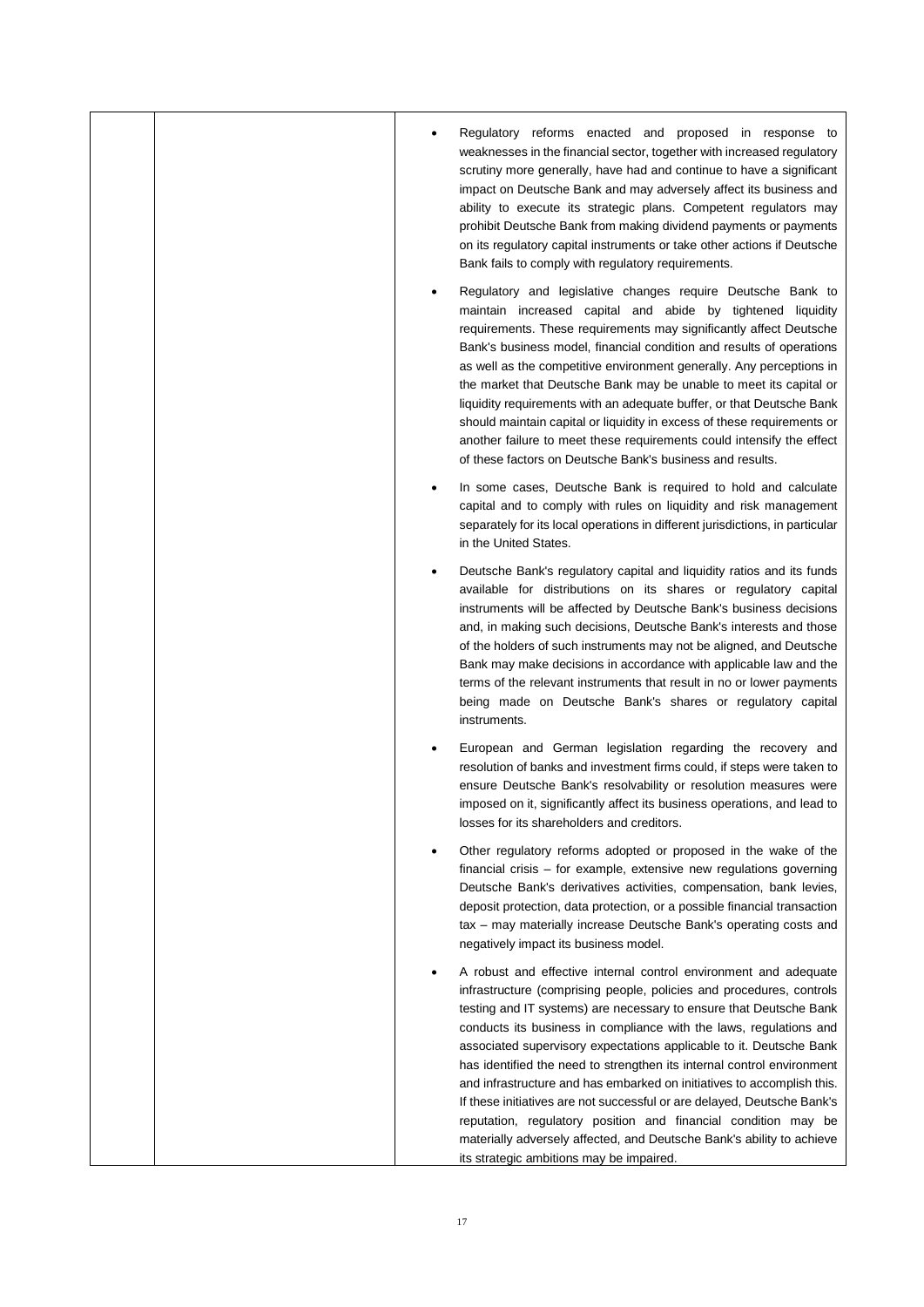|  | The BaFin has ordered Deutsche Bank to improve its control and<br>compliance infrastructure relating to anti-money laundering and know-<br>your-client processes in CIB, and appointed a special representative<br>to monitor these measures' implementation. Deutsche Bank's results<br>of operations, financial condition and reputation could be materially<br>and adversely affected if Deutsche Bank is unable to significantly<br>improve its infrastructure and control environment by the set deadline.                    |
|--|------------------------------------------------------------------------------------------------------------------------------------------------------------------------------------------------------------------------------------------------------------------------------------------------------------------------------------------------------------------------------------------------------------------------------------------------------------------------------------------------------------------------------------|
|  | Deutsche Bank operates in a highly and increasingly regulated and<br>litigious environment, potentially exposing Deutsche Bank to liability<br>and other costs, the amounts of which may be substantial and difficult<br>to estimate, as well as to legal and regulatory sanctions and<br>reputational harm.                                                                                                                                                                                                                       |
|  | Deutsche Bank is currently the subject of industry-wide investigations<br>by regulatory and law enforcement agencies relating to interbank and<br>dealer offered rates, as well as civil actions. Due to a number of<br>uncertainties, including those related to the high profile of the matters<br>and other banks' settlement negotiations, the eventual outcome of<br>these matters is unpredictable, and may materially and adversely<br>affect Deutsche Bank's results of operations, financial condition and<br>reputation. |
|  | Regulators and law enforcement authorities are investigating, among<br>other things, Deutsche Bank's compliance with the U.S. Foreign<br>Corrupt Practices Act and other laws with respect to Deutsche Bank's<br>hiring practices related to candidates referred by clients, potential<br>clients and government officials, and Deutsche Bank's engagement<br>of finders and consultants.                                                                                                                                          |
|  | Deutsche Bank is currently involved in civil proceedings in connection<br>with its voluntary takeover offer for the acquisition of all shares of<br>Postbank. The extent of Deutsche Bank's financial exposure to this<br>matter could be material, and its reputation may be harmed.                                                                                                                                                                                                                                              |
|  | Deutsche Bank has investigated the circumstances around equity<br>trades entered into by certain clients in Moscow and London and has<br>advised regulators and law enforcement authorities in several<br>jurisdictions about those trades. In the event that violations of law or<br>regulation are found to have occurred, any resulting penalties against<br>Deutsche Bank may materially and adversely affect its results of<br>operations, financial condition and reputation.                                                |
|  | Deutsche Bank is currently involved in civil and criminal proceedings<br>in connection with transactions with Monte dei Paschi di Siena. The<br>extent of Deutsche Bank's financial exposure to these matters could<br>be material, and its reputation may be harmed.                                                                                                                                                                                                                                                              |
|  | Deutsche Bank is under continuous examination by tax authorities in<br>the jurisdictions in which Deutsche Bank operates. Tax laws are<br>increasingly complex and are evolving. The cost to Deutsche Bank<br>arising from the conclusion and resolution of routine tax examinations,<br>tax litigation and other forms of tax proceedings or tax disputes may<br>increase and may adversely affect its business, financial condition<br>and results of operation.                                                                 |
|  | Deutsche Bank is currently involved in a legal dispute with the<br>German tax authorities in relation to the tax treatment of certain<br>income received with respect to its pension plan assets. The<br>proceeding is pending in front of the German supreme fiscal court<br>(Bundesfinanzhof). Should the courts ultimately rule in favor of the                                                                                                                                                                                 |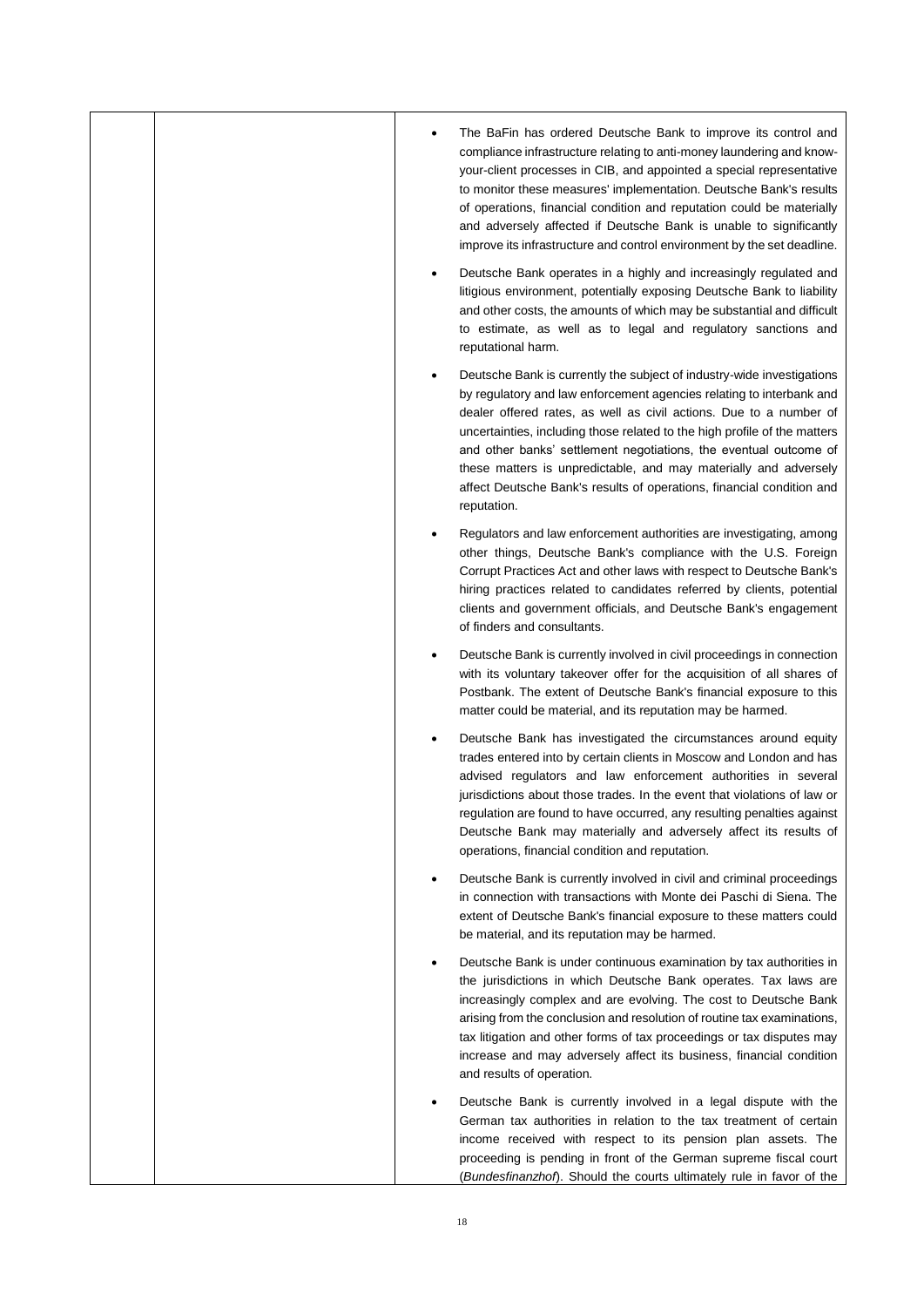|  | German tax authorities, the outcome could have a material effect on<br>Deutsche Bank's comprehensive income and financial condition.                                                                                                                                                                                                                                                                                                                                                                                        |
|--|-----------------------------------------------------------------------------------------------------------------------------------------------------------------------------------------------------------------------------------------------------------------------------------------------------------------------------------------------------------------------------------------------------------------------------------------------------------------------------------------------------------------------------|
|  | US Congressional committees and other U.S. governmental entities<br>have sought and may seek information from Deutsche Bank<br>concerning potential dealings between Deutsche Bank and the U.S.<br>executive branch, the President, his family and other close<br>associates, exposing Deutsche Bank in particular to risk to its<br>reputation and potential loss of business as a result of extensive<br>media attention                                                                                                  |
|  | Deutsche Bank has received requests for information from regulatory<br>and law enforcement agencies concerning its correspondent banking<br>relationship with Danske Bank, exposing Deutsche Bank in particular<br>to risk to its reputation and potential loss of business as a result of<br>extensive media attention.                                                                                                                                                                                                    |
|  | In November 2018, Deutsche Bank's offices in Frankfurt were<br>searched by German law enforcement authorities on the suspicion<br>that two employees and as-yet unidentified further individuals<br>deliberately abstained from issuing suspicious activity reports (SARs)<br>in a timely manner and aided and abetted money laundering,<br>exposing Deutsche Bank in particular to risk to its reputation and<br>potential loss of business as a result of extensive media attention.                                      |
|  | Guilty pleas by or convictions of Deutsche Bank or its affiliates in<br>criminal proceedings may have consequences that have adverse<br>effects on certain of its businesses.                                                                                                                                                                                                                                                                                                                                               |
|  | In addition to its traditional banking businesses of deposit-taking and<br>lending, Deutsche Bank also engages in nontraditional credit<br>businesses in which credit is extended in transactions that include, for<br>example, its holding of securities of third parties or its engaging in<br>complex derivative transactions. These nontraditional credit<br>businesses materially increase Deutsche Bank's exposure to credit<br>risk.                                                                                 |
|  | A substantial proportion of the assets and liabilities comprise financial<br>instruments that it carries at fair value, with changes in fair value<br>recognized in its income statement. As a result of such changes,<br>Deutsche Bank has incurred losses in the past, and may incur further<br>losses in the future.                                                                                                                                                                                                     |
|  | Pursuant to accounting rules, Deutsche Bank must periodically test<br>the value of the goodwill of its businesses and the value of its other<br>intangible assets for impairment. In the event such test determines<br>that criteria for impairment exists, Deutsche Bank is required under<br>accounting rules to write down the value of such asset. Impairments<br>of goodwill and other intangible assets have had and may have a<br>material adverse effect on Deutsche Bank's profitability results of<br>operations. |
|  | Pursuant to accounting rules, Deutsche Bank must review its deferred<br>tax assets at the end of each reporting period. To the extent that it is<br>no longer probable that sufficient taxable income will be available to<br>allow the benefit of part or all of deferred tax assets to be utilized,<br>Deutsche Bank has to reduce the carrying amounts. These reductions<br>have had and may in the future have material adverse effects on its<br>profitability, equity and financial condition.                        |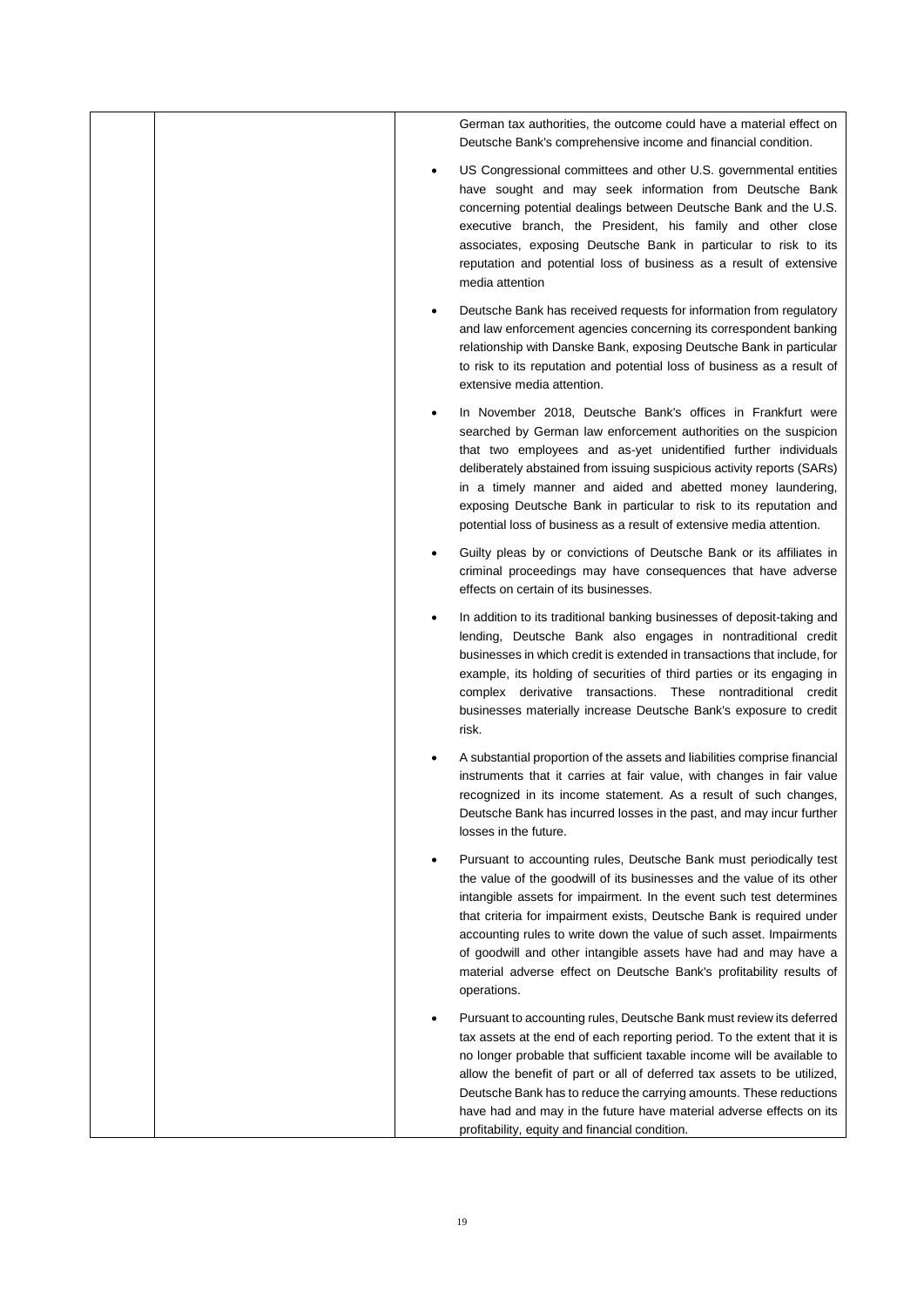|     |                                                                                                                                                              | Deutsche Bank's risk management policies, procedures and methods<br>leave it exposed to unidentified or unanticipated risks, which could<br>lead to material losses.                                                                                                                                                                                                                                                                                                                                                                                                                                                           |  |
|-----|--------------------------------------------------------------------------------------------------------------------------------------------------------------|--------------------------------------------------------------------------------------------------------------------------------------------------------------------------------------------------------------------------------------------------------------------------------------------------------------------------------------------------------------------------------------------------------------------------------------------------------------------------------------------------------------------------------------------------------------------------------------------------------------------------------|--|
|     |                                                                                                                                                              | Operational risks, which may arise from errors in the performance of<br>Deutsche Bank's processes, the conduct of Deutsche Bank's<br>employees, instability, malfunction or outage of Deutsche Bank's IT<br>system and infrastructure, or loss of business continuity, or<br>comparable issues with respect to Deutsche Bank's vendors, may<br>disrupt Deutsche Bank's businesses and lead to material losses.                                                                                                                                                                                                                 |  |
|     |                                                                                                                                                              | Deutsche Bank utilizes a variety of vendors in support of its business<br>and operations. Services provided by vendors pose risks to Deutsche<br>Bank comparable to those Deutsche Bank bears when it performs the<br>services itself, and Deutsche Bank remains ultimately responsible for<br>the services its vendors provide. Furthermore, if a vendor does not<br>conduct business in accordance with applicable standards or<br>Deutsche Bank's expectations, Deutsche Bank could be exposed to<br>material losses or regulatory action or litigation or fail to achieve the<br>benefits it sought from the relationship. |  |
|     |                                                                                                                                                              | Deutsche Bank's operational systems are subject to an increasing risk<br>of cyber-attacks and other internet crime, which could result in<br>material losses of client or customer information, damage Deutsche<br>Bank's reputation and lead to regulatory penalties and financial<br>losses.                                                                                                                                                                                                                                                                                                                                 |  |
|     |                                                                                                                                                              | The size of Deutsche Bank's clearing operations exposes Deutsche<br>Bank to a heightened risk of material losses should these operations<br>fail to function properly.                                                                                                                                                                                                                                                                                                                                                                                                                                                         |  |
|     |                                                                                                                                                              | Ongoing global benchmark reform efforts initiated by the Financial<br>Stability Board, specifically the transition from interbank offered rates<br>to alternative reference rates, including so-called "risk-free-rates", that<br>are under development, introduce a number of inherent risks to<br>Deutsche Bank's business and the financial industry. These risks,<br>should they materialize, may have adverse effects on Deutsche<br>Bank's business, results of operations and profitability.                                                                                                                            |  |
|     |                                                                                                                                                              | Deutsche Bank is subject to laws and other requirements relating to<br>financial and trade sanctions and embargoes. If Deutsche Bank<br>breaches such laws and requirements, it can be subject, and have in<br>the past been subject, to material regulatory enforcement actions and<br>penalties.                                                                                                                                                                                                                                                                                                                             |  |
|     |                                                                                                                                                              | Transactions with counterparties in countries designated by the U.S.<br>State Department as state sponsors of terrorism or persons targeted<br>by U.S. economic sanctions may lead potential customers and<br>investors to avoid doing business with Deutsche Bank or investing in<br>Deutsche Bank's securities, harm Deutsche Bank's reputation or<br>result in regulatory or enforcement action which could materially and<br>adversely affect Deutsche Bank's business.                                                                                                                                                    |  |
| D.6 | Key information on the risks that are                                                                                                                        | Securities are linked to the Underlying                                                                                                                                                                                                                                                                                                                                                                                                                                                                                                                                                                                        |  |
|     | specific and individual to the securities<br>and risk warning to the effect that<br>investors may lose the value of their<br>entire investment or part of it | Amounts payable or assets deliverable periodically or on exercise or redemption<br>of the Securities, as the case may be, are linked to the Underlying which may<br>comprise one or more Reference Item(s). The purchase of, or investment in,<br>Securities linked to the Underlying involves substantial risks.                                                                                                                                                                                                                                                                                                              |  |
|     |                                                                                                                                                              | The Securities are not conventional securities and carry various unique<br>investment risks which prospective investors should understand clearly before                                                                                                                                                                                                                                                                                                                                                                                                                                                                       |  |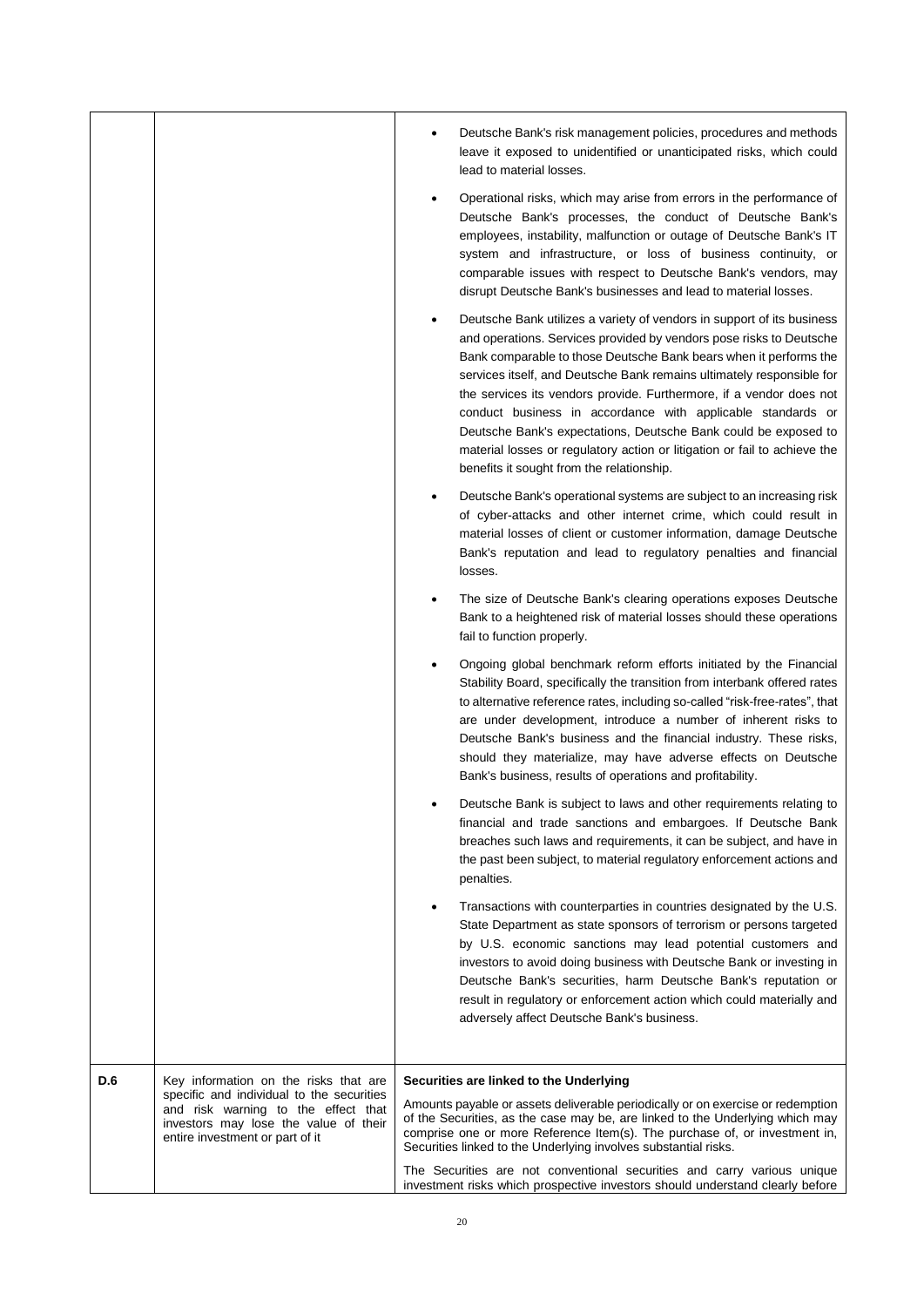|  | investing in the Securities. Each prospective investor in the Securities should be<br>familiar with securities having characteristics similar to the Securities and should<br>fully review all documentation for and understand the Terms and Conditions of<br>the Securities and the nature and extent of its exposure to risk of loss.                                                                                                                                                                                                                                                                                                                                                                                                                                                                                                                                                                                                                                                                                                                                                                                                                                         |
|--|----------------------------------------------------------------------------------------------------------------------------------------------------------------------------------------------------------------------------------------------------------------------------------------------------------------------------------------------------------------------------------------------------------------------------------------------------------------------------------------------------------------------------------------------------------------------------------------------------------------------------------------------------------------------------------------------------------------------------------------------------------------------------------------------------------------------------------------------------------------------------------------------------------------------------------------------------------------------------------------------------------------------------------------------------------------------------------------------------------------------------------------------------------------------------------|
|  | Potential investors should ensure that they understand the relevant formula in<br>accordance with which the amounts payable and/or assets deliverable are<br>calculated, and if necessary seek advice from their own adviser(s).                                                                                                                                                                                                                                                                                                                                                                                                                                                                                                                                                                                                                                                                                                                                                                                                                                                                                                                                                 |
|  | Risks associated with the Underlying                                                                                                                                                                                                                                                                                                                                                                                                                                                                                                                                                                                                                                                                                                                                                                                                                                                                                                                                                                                                                                                                                                                                             |
|  | Because of the Underlying's influence on the entitlement from the Security<br>investors are exposed to risks both during the term and also at maturity, which<br>are also generally associated with an investment in the respective share.                                                                                                                                                                                                                                                                                                                                                                                                                                                                                                                                                                                                                                                                                                                                                                                                                                                                                                                                       |
|  | <b>Currency risks</b>                                                                                                                                                                                                                                                                                                                                                                                                                                                                                                                                                                                                                                                                                                                                                                                                                                                                                                                                                                                                                                                                                                                                                            |
|  | Investors face an exchange rate risk if the Settlement Currency is not the<br>currency of the investor's home jurisdiction.                                                                                                                                                                                                                                                                                                                                                                                                                                                                                                                                                                                                                                                                                                                                                                                                                                                                                                                                                                                                                                                      |
|  | <b>Adjustment / Early Termination</b>                                                                                                                                                                                                                                                                                                                                                                                                                                                                                                                                                                                                                                                                                                                                                                                                                                                                                                                                                                                                                                                                                                                                            |
|  | The Terms and Conditions of the Securities include a provision pursuant to<br>which, where certain conditions are satisfied, the Issuer is entitled to redeem the<br>Securities early. As a result, the Securities may have a lower market value than<br>similar securities which do not contain any such Issuer's right for redemption.<br>During any period where the Securities may be redeemed in this way, the market<br>value of the Securities generally will not rise substantially above the price at<br>which they may be redeemed or cancelled. The same applies where the Terms<br>and Conditions of the Securities include a provision for an automatic redemption<br>or cancellation of the Securities (e.g. "knock-out" or "auto call" provision).                                                                                                                                                                                                                                                                                                                                                                                                                |
|  | The Issuer is entitled to make adjustments to the Terms and Conditions following<br>the occurrence of an adjustment event. These may include any event which<br>materially affects the theoretical economic value of a Reference Item or any<br>event which materially disrupts the economic link between the value of the<br>Reference Item and the Securities subsisting immediately prior to the<br>occurrence of such event. Such adjustments may take into account and pass on<br>to Securityholders any increased direct or indirect cost to the Issuer as a result<br>of or in connection with the relevant adjustment event.                                                                                                                                                                                                                                                                                                                                                                                                                                                                                                                                             |
|  | On the occurrence of an adjustment/termination event, the Issuer is also entitled<br>to adjust the Terms and Conditions or in certain cases, substitute the relevant<br>Reference Item affected by such adjustment/termination event. If such<br>adjustment or substitution is not possible, the Issuer is also entitled to terminate<br>and cancel the Securities by giving notice to the Security holders, providing brief<br>details of the Adjustment/Termination Event and of the payout amount<br>("Adjustment / Termination Notice").                                                                                                                                                                                                                                                                                                                                                                                                                                                                                                                                                                                                                                     |
|  | In case of a termination or cancelation the Issuer will pay, usually prior to the<br>scheduled settlement date of the Securities, an amount which the Calculation<br>Agent determines to be their fair market value, taking into account the relevant<br>adjustment/termination event and, less the direct and indirect cost to the Issuer<br>of unwinding or adjusting any underlying related hedging arrangements, and<br>less any tax or withholding required by law. Such amount may be significantly<br>less than an investor's initial investment in Securities and in certain<br>circumstances may be zero.                                                                                                                                                                                                                                                                                                                                                                                                                                                                                                                                                               |
|  | An adjustment/termination event may include an event which materially affects<br>the method by which the Calculation Agent determines the level or price of any<br>Reference Item or the ability of the Calculation Agent to determine the level or<br>price of any Reference Item. In addition, an adjustment/termination event may<br>occur where it is illegal or no longer feasible for the Issuer to maintain its hedging<br>arrangements for the Securities or where materially increased costs or expenses<br>would be incurred by the Issuer in maintaining those arrangements. An<br>adjustment/termination event may also occur in a situation where certain market<br>disruptions exist or a force majeure occurs (being an event or circumstance<br>which prevents or materially affects the performance of the Issuer's obligation).<br>An adjustment event or adjustment/termination event may materially affect the<br>cost to the Issuer of maintaining the Securities or its hedging arrangements in a<br>way which has not been factored into the issue price of the Securities. This may<br>therefore require adjustments or a termination of the Securities. |
|  | Any adjustment made due to an adjustment event or any adjustment or<br>termination of the Securities or replacement of a Reference Item following an<br>adjustment/termination event may have an adverse effect on the Securities and<br>Securityholders. In particular, the value of the Securities may fall and amounts<br>payable or assets deliverable under the Securities may be less and may be<br>made at different times than anticipated. This is part of the economic risk                                                                                                                                                                                                                                                                                                                                                                                                                                                                                                                                                                                                                                                                                            |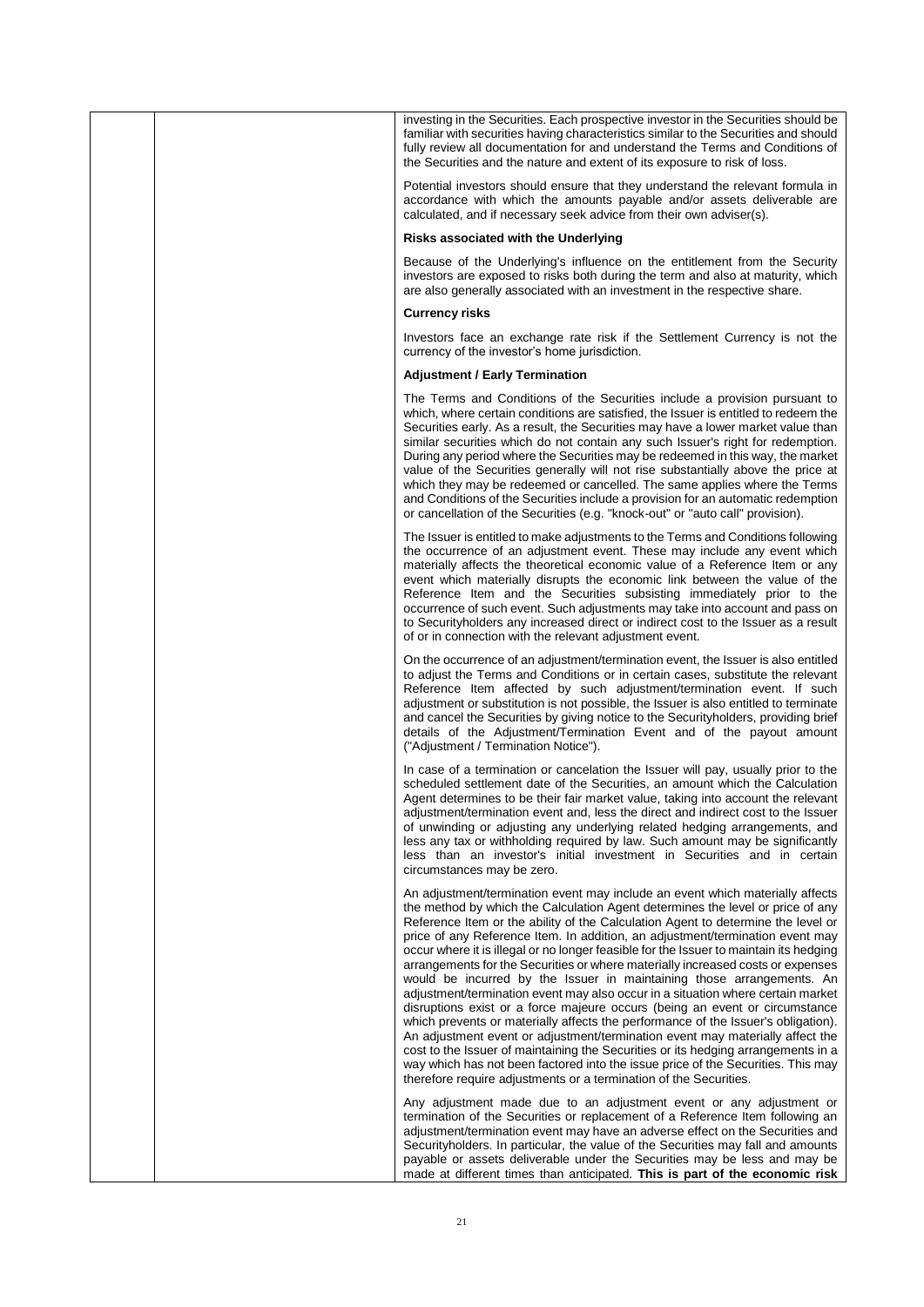|  | Securityholders bear when investing in the Securities and the basis on<br>which the Securities are priced.                                                                                                                                                                                                                                                                                                                                                                                                                                                                                                                                                                                                                                                                                                                                                                                                                                 |
|--|--------------------------------------------------------------------------------------------------------------------------------------------------------------------------------------------------------------------------------------------------------------------------------------------------------------------------------------------------------------------------------------------------------------------------------------------------------------------------------------------------------------------------------------------------------------------------------------------------------------------------------------------------------------------------------------------------------------------------------------------------------------------------------------------------------------------------------------------------------------------------------------------------------------------------------------------|
|  | Regulatory bail-in and other resolution measures                                                                                                                                                                                                                                                                                                                                                                                                                                                                                                                                                                                                                                                                                                                                                                                                                                                                                           |
|  | If the competent authority determines that the Issuer is failing or likely to fail and<br>certain other conditions are met, the competent resolution authority has the<br>power to write down, including to write down to zero, claims for payment of the<br>principal and any other claims under the Securities respectively, interest or any<br>other amount in respect of the Securities to convert the Securities into ordinary<br>shares or other instruments qualifying as common equity tier 1 capital (the write-<br>down and conversion powers commonly being referred to as the bail-in tool), or<br>to apply any other resolution measure including (but not limited to) a transfer of<br>the Securities to another entity, a variation of the terms and conditions of the<br>Securities or a cancellation of the Securities. Under the Terms and Conditions<br>of the Securities, the Security holders agree to such measures. |
|  | <b>Risks at maturity</b>                                                                                                                                                                                                                                                                                                                                                                                                                                                                                                                                                                                                                                                                                                                                                                                                                                                                                                                   |
|  | If the Final Reference Level is below the Barrier, the Express Certificate involves<br>a risk of loss depending on the price or level of the Underlying at maturity; in the<br>worst-case scenario, this may result in the total loss of the capital invested. This<br>will occur if the Final Reference Level is zero.                                                                                                                                                                                                                                                                                                                                                                                                                                                                                                                                                                                                                    |
|  | Possible total loss                                                                                                                                                                                                                                                                                                                                                                                                                                                                                                                                                                                                                                                                                                                                                                                                                                                                                                                        |
|  | Where no minimum cash amount or asset amount is specified investors may<br>experience a total loss of their investment in the Security.                                                                                                                                                                                                                                                                                                                                                                                                                                                                                                                                                                                                                                                                                                                                                                                                    |

| <b>Element</b> | Section E - Offer                                                 |                                                                                              |                                                                                                                                                                                                                                                                                          |  |
|----------------|-------------------------------------------------------------------|----------------------------------------------------------------------------------------------|------------------------------------------------------------------------------------------------------------------------------------------------------------------------------------------------------------------------------------------------------------------------------------------|--|
| E.2b           | Reasons for the offer, use of proceeds,<br>estimated net proceeds | Not applicable, making profit and/or hedging certain risks are the reasons for<br>the offer. |                                                                                                                                                                                                                                                                                          |  |
| E.3            | Terms and conditions of the offer                                 | Conditions to which the offer is<br>subject:                                                 | Securities<br>Offers of the<br>are<br>conditional on and subject to<br>admission to listing being obtained<br>by the Issue Date otherwise the<br>offer will be deemed withdrawn and<br>the issuance cancelled.                                                                           |  |
|                |                                                                   | Number of the Securities:                                                                    | up to 300,000 Securities                                                                                                                                                                                                                                                                 |  |
|                |                                                                   | The Subscription Period:                                                                     | Applications to subscribe for the<br>Securities may be made from 2<br>May 2019 (inclusively) until 29 May<br>2019 (inclusively) except for the<br>"door-to-door" offer for which the<br>Subscription Period will be from,<br>and including, 2 May 2019 to, and<br>including, 22 May 2019 |  |
|                |                                                                   |                                                                                              | The Issuer reserves the right for<br>any reason to reduce the number of<br>Securities offered.                                                                                                                                                                                           |  |
|                |                                                                   | Cancellation of the Issuance of the<br>Securities:                                           | The Issuer reserves the right for<br>any reason to cancel the issuance<br>of the Securities.                                                                                                                                                                                             |  |
|                |                                                                   | Early Closing of the Subscription<br>Period of the Securities:                               | The Issuer reserves the right for<br>close<br>the<br>reason<br>to<br>any<br>Subscription Period early.                                                                                                                                                                                   |  |
|                |                                                                   | Investor minimum subscription<br>amount:                                                     | One Security                                                                                                                                                                                                                                                                             |  |
|                |                                                                   | Investor maximum subscription<br>amount:                                                     | Not applicable; there is no investor<br>maximum subscription amount.                                                                                                                                                                                                                     |  |
|                |                                                                   | Description of the application                                                               | Applications for the Securities can                                                                                                                                                                                                                                                      |  |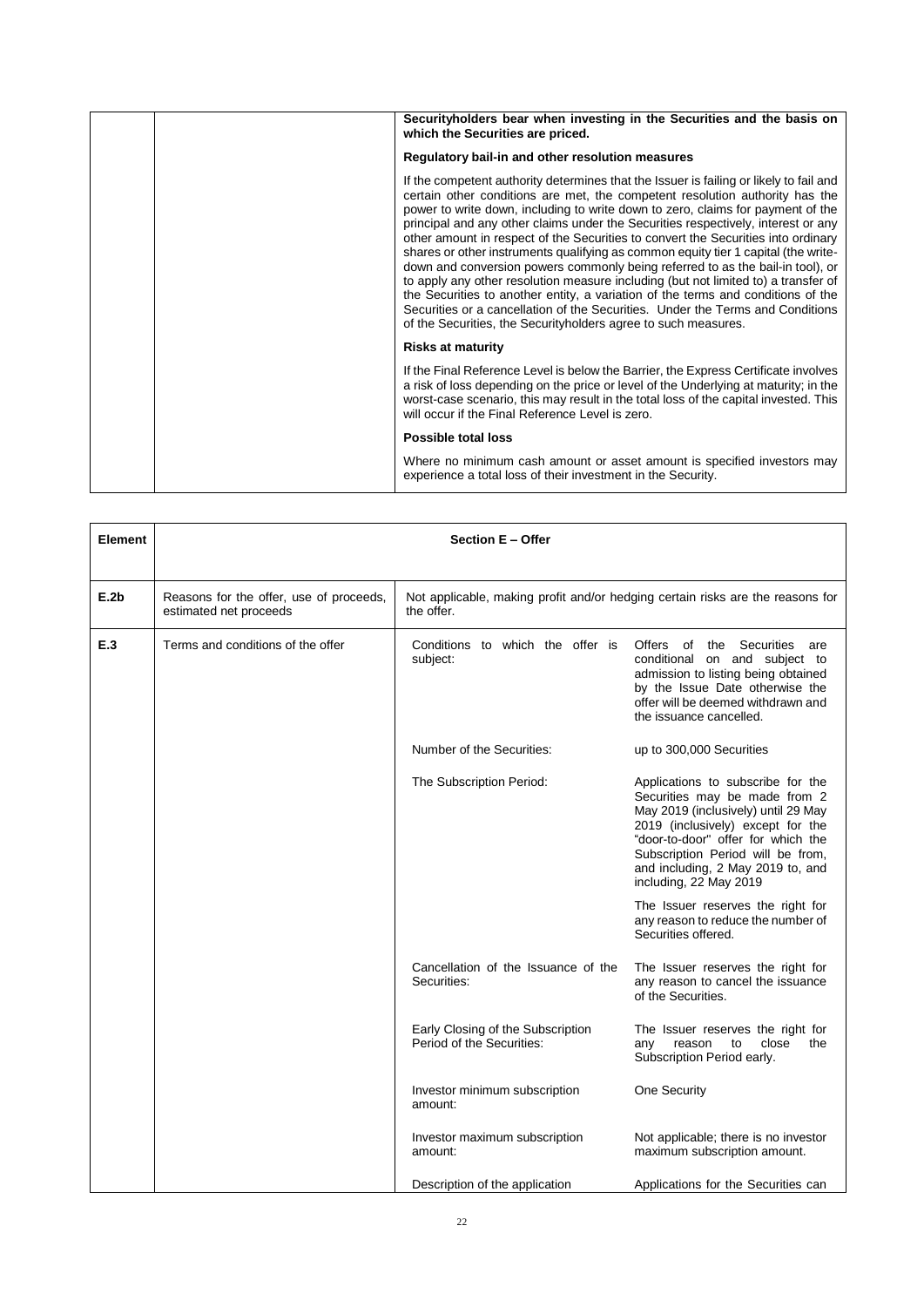|  | process:                                                                                                                                                    | be made in Italy at participating<br>branches of a Distributor.                                                                                                                                                                                                                                                                                                                                                        |
|--|-------------------------------------------------------------------------------------------------------------------------------------------------------------|------------------------------------------------------------------------------------------------------------------------------------------------------------------------------------------------------------------------------------------------------------------------------------------------------------------------------------------------------------------------------------------------------------------------|
|  |                                                                                                                                                             | Applications will be in accordance<br>with the relevant Distributor's usual<br>procedures, notified to investors by<br>the relevant Distributor.                                                                                                                                                                                                                                                                       |
|  |                                                                                                                                                             | Prospective investors will not be<br>required to enter into any<br>contractual arrangements directly<br>with the Issuer relating to the<br>subscription for the Securities.                                                                                                                                                                                                                                            |
|  | Description of possibility to reduce<br>subscriptions and manner for<br>refunding excess amount paid by<br>applicants:                                      | Not applicable; there is no<br>possibility to reduce subscriptions<br>and therefore no manner for<br>refunding excess amount paid by<br>applicants.                                                                                                                                                                                                                                                                    |
|  | Details of the method and time limits<br>for paying up and delivering the<br>Securities:                                                                    | Investors will be notified by the<br>Issuer or the relevant financial<br>intermediary of their allocations of<br>Securities and the settlement<br>arrangements in respect thereof.<br>The Securities will be issued on the<br>Issue Date and the Securities will<br>be delivered on the Value Date<br>against payment to the Issuer of the<br>net subscription price.                                                  |
|  | Manner in and date on which results<br>of the offer are to be made public:                                                                                  | The Issuer will in its sole discretion<br>determine the final amount of<br>Securities to be issued (which will<br>be dependent on the outcome of<br>the offer), up to a limit of 300,000<br><b>Securities</b>                                                                                                                                                                                                          |
|  |                                                                                                                                                             | The precise number of Securities to<br>be issued will be published on the<br>website of the Issuer (www.it.x-<br>markets.db.com) on or around the<br><b>Issue Date.</b>                                                                                                                                                                                                                                                |
|  |                                                                                                                                                             | The results of the offer will be<br>available from the Distributor<br>following the Subscription Period<br>and prior to the Issue Date.                                                                                                                                                                                                                                                                                |
|  | Procedure for exercise of any right of<br>negotiability<br>pre-emption,<br>οf<br>subscription rights and treatment of<br>subscription rights not exercised: | Not applicable; a procedure for<br>exercise of any right of pre-<br>emption,<br>negotiability<br>of<br>subscription rights and treatment of<br>subscription rights is not planned.                                                                                                                                                                                                                                     |
|  | Categories of potential investors to<br>which the Securities are offered and<br>whether tranche(s) have<br>been<br>reserved for certain countries:          | Qualified<br>within the<br>investors<br>Prospectus<br>meaning<br>of the<br><b>Directive</b><br>non-qualified<br>and<br>investors.                                                                                                                                                                                                                                                                                      |
|  |                                                                                                                                                             | Offers may be made in Italy to any<br>person which complies with all<br>other requirements for investment<br>as set out in the Base Prospectus<br>or otherwise determined by the<br>Issuer and/or the relevant financial<br>intermediaries.<br>In other EEA<br>countries, offers will only be made<br>pursuant to an exemption under the<br>Prospectus<br><b>Directive</b><br>as<br>implemented in such jurisdictions. |
|  | Process for notification to applicants<br>of the amount allotted and the                                                                                    | Each investor will be notified by the<br>relevant Distributor of its allocation                                                                                                                                                                                                                                                                                                                                        |